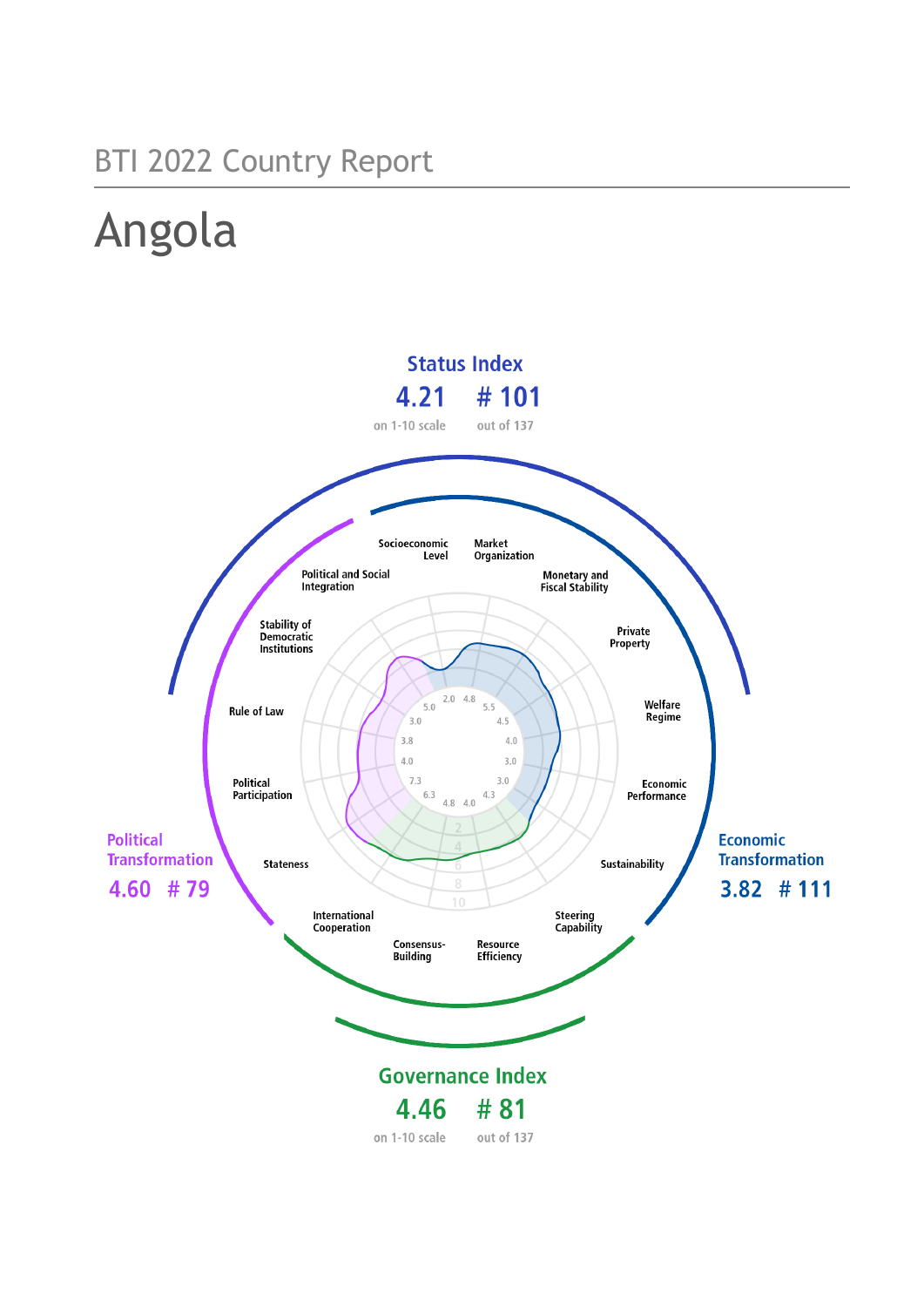This report is part of the **Bertelsmann Stiftung's Transformation Index (BTI) 2022**. It covers the period from February 1, 2019 to January 31, 2021. The BTI assesses the transformation toward democracy and a market economy as well as the quality of governance in 137 countries. More on the BTI at [https://www.bti-project.org.](https://www.bti-project.org/)

Please cite as follows: Bertelsmann Stiftung, BTI 2022 Country Report — Angola. Gütersloh: Bertelsmann Stiftung, 2022.

This work is licensed under a **Creative Commons Attribution 4.0 International License**.

#### **Contact**

Bertelsmann Stiftung Carl-Bertelsmann-Strasse 256 33111 Gütersloh Germany

**Sabine Donner** Phone +49 5241 81 81501 sabine.donner@bertelsmann-stiftung.de

**Hauke Hartmann** Phone +49 5241 81 81389 hauke.hartmann@bertelsmann-stiftung.de

**Claudia Härterich** Phone +49 5241 81 81263 claudia.haerterich@bertelsmann-stiftung.de

#### **Sabine Steinkamp** Phone +49 5241 81 81507 sabine.steinkamp@bertelsmann-stiftung.de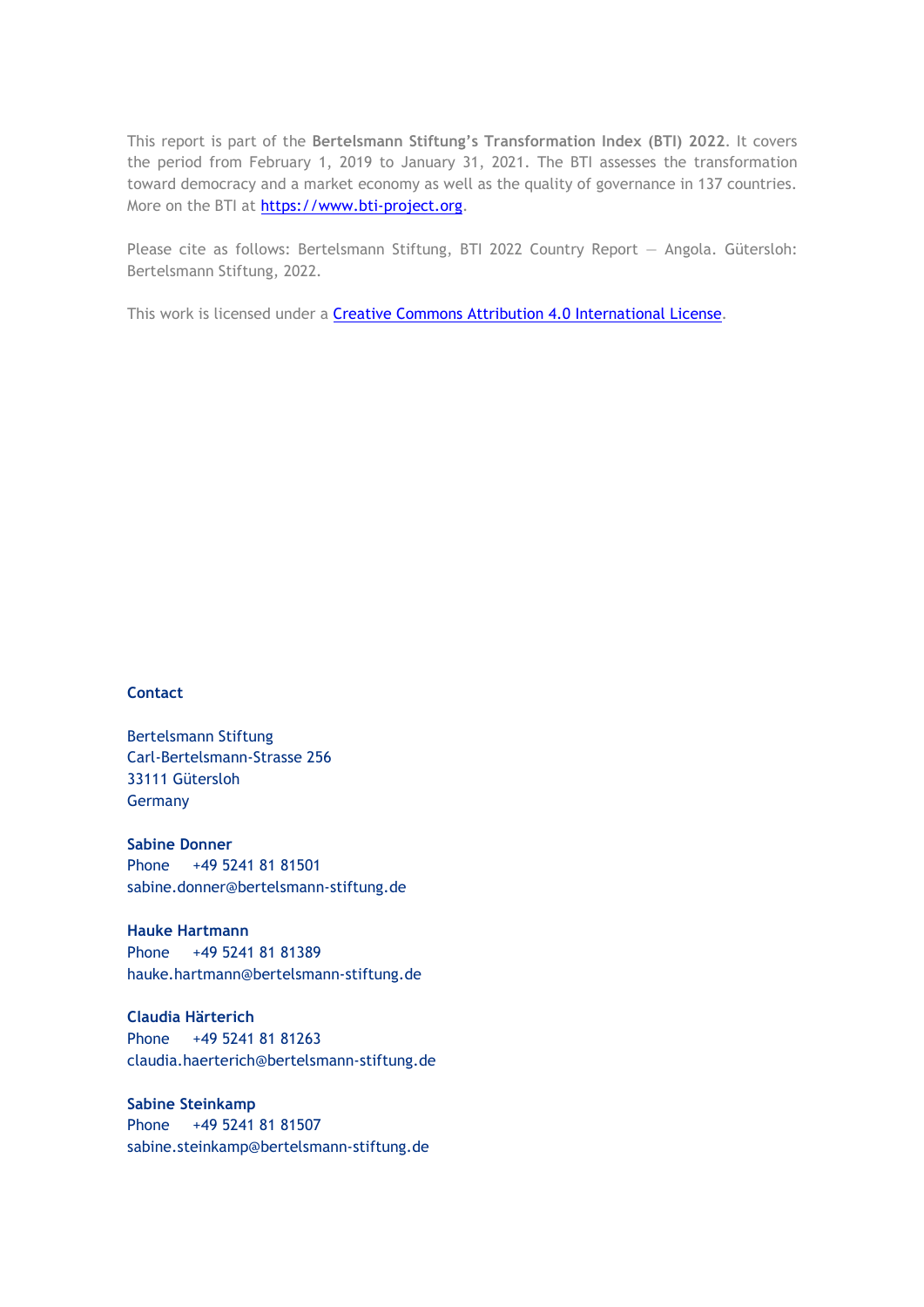#### **Key Indicators**

| Population               | M      | 32.9 | HDI                            | 0.581 | GDP p.c., PPP $\ S$          | 6538 |
|--------------------------|--------|------|--------------------------------|-------|------------------------------|------|
| Pop. growth <sup>1</sup> | % p.a. | 3.2  | HDI rank of 189                | 148   | Gini Index                   | 51.3 |
| Life expectancy          | vears  | 61.1 | UN Education Index             | 0.500 | $\%$<br>Poverty <sup>3</sup> | 71.5 |
| Urban population %       |        | 66.8 | Gender inequality <sup>2</sup> | 0.536 | Aid per capita $\sqrt{5}$    | 1.6  |
|                          |        |      |                                |       |                              |      |

Sources (as of December 2021): The World Bank, World Development Indicators 2021 | UNDP, Human Development Report 2020. Footnotes: (1) Average annual growth rate. (2) Gender Inequality Index (GII). (3) Percentage of population living on less than \$3.20 a day at 2011 international prices.

## Executive Summary

President João Lourenço, now firmly established in his first mandate (2017-2022), pursued new political openings, both at home and abroad. However, the Angolan economy continued to languish in deep crisis. Ordinary Angolans were battered by austerity measures and COVIDrelated restrictions and saw little improvement in their daily lives.

Politically, 2019 saw animated parliamentary debates about the organization of local elections, though the pandemic put a halt to this and elections were postponed sine die. Major opposition party UNITA elected a new president, Adalberto Costa Júnior at its November 2019 Congress, marking an overdue internal transition. 2020 saw powers concentrated back in the hands of the Executive, as many emergency measures were initially passed as presidential decrees, only to be approved later by the Popular Movement for the Liberation of Angola (MPLA)-dominated parliament; this in turn, also resulted in a hardening of the social climate and a more aggressive stance by the forces of public order against protesting citizens.

In March 2020, the global oil price crashed from 45 USD per barrel to 32, reducing Angola's GDP by 6% overnight. This economic contraction was further compounded by the slowdown resulting from COVID-19 restrictions upon everyday economic life. As such, Angola has not managed to pull itself out of the recession it has been in since 2015, despite successful negotiations of new loans with the IMF and debt rescheduling from its largest creditors, like China.

Given the overall challenges Angola is still facing, its response to the COVID-19 crisis has been relatively successful. Although citizens complained about the restrictions of their everyday life and economic activity (where the impact has been most severe), and the police violence deployed to enforce these measures, the pandemic has not resulted in the feared massive public health crisis, which given the weak state of the Angolan health system should be counted as an overall success.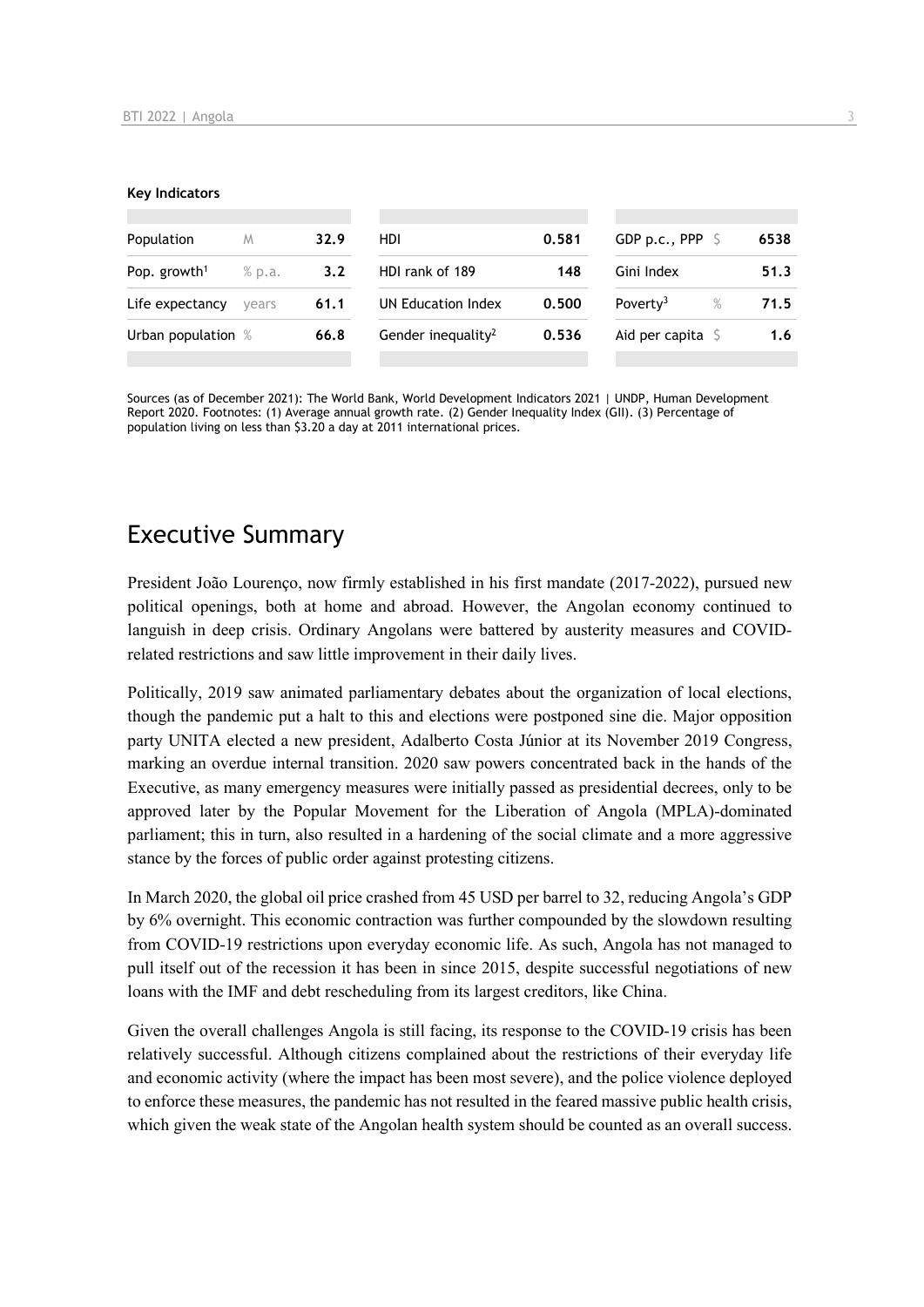## History and Characteristics of Transformation

Following a tumultuous transition to independence from Portugal in 1975, the MPLA, one of Angola's three armed liberation movements, declared independence and, with Cuban support, secured the capital city. Immediately thereafter, a civil war began in the newly independent country between the MPLA and the National Union for the Total Liberation of Angola (UNITA). While both movements had fought for independence and espoused varieties of socialism, their constituencies and leadership were very different. Whereas the MPLA's early leaders came from a cosmopolitan, urban, mixed-race bourgeoisie, the UNITA tapped into the discontent of marginalized elites in the central highlands. During the Cold War, their political differences grew as the MPLA received backing from the Soviet Union and Cuba, and UNITA received both direct and indirect support from the South African apartheid regime, the United States and other Western powers. The third, oldest liberation movement, the National Front for the Liberation of Angola (FNLA) was defeated in post-independence confrontations and ceased to exist as an armed movement.

During the civil war, the MPLA brutally repressed internal dissidence, and wartime scarcity was compounded by the inefficiency of the planned economy and the dearth of a skilled labor force. Oil production off the coast brought the country some revenue, though this essentially made the party nomenklatura extremely wealthy as oil rentiers instead of improving socioeconomic conditions across the country.

By the late 1980s, a military stalemate had been reached. The MPLA's socialist regime was crippled by mismanagement and debt, and both parties were forced to negotiate a settlement as their Cold War funding ran dry. The MPLA formally adopted multiparty democracy in 1990, and the 1991 Bicesse Accords envisaged the disarmament of the warring parties, followed by elections. The first democratic elections in 1992, however, were derailed by a return to civil war, as both parties in the conflict were unwilling to accept a power-sharing agreement and had maintained armed troops. Following bloody confrontations in Luanda, civil war erupted once again, resulting in much higher numbers of civilian deaths than the first phase of the civil war.

The MPLA government, now legitimized by elections, managed to co-opt parts of UNITA as UNITA Renovada into a Government of National Unity and Reconciliation (GURN). Initially, UNITA managed to capture strategic cities in the country's interior but, depicted as the "greedy spoiler" of the peace process, it was subjected to ever-stricter sanctions. Although civil society and especially the churches actively lobbied for a negotiated end to the war, the conflict ended only after UNITA leader Jonas Savimbi was killed by government troops in February 2002.

In March 2002, the military command of a leaderless, demoralized, famished and militarily defeated UNITA signed the Luena Memorandum of Understanding with the Angolan Armed Forces, which ended the nearly 30 years of conflict. The memorandum, however, amounted to little more than a technical agreement for the cessation of hostilities, with President dos Santos supervising the process as if he were a neutral arbiter instead of a party to the conflict.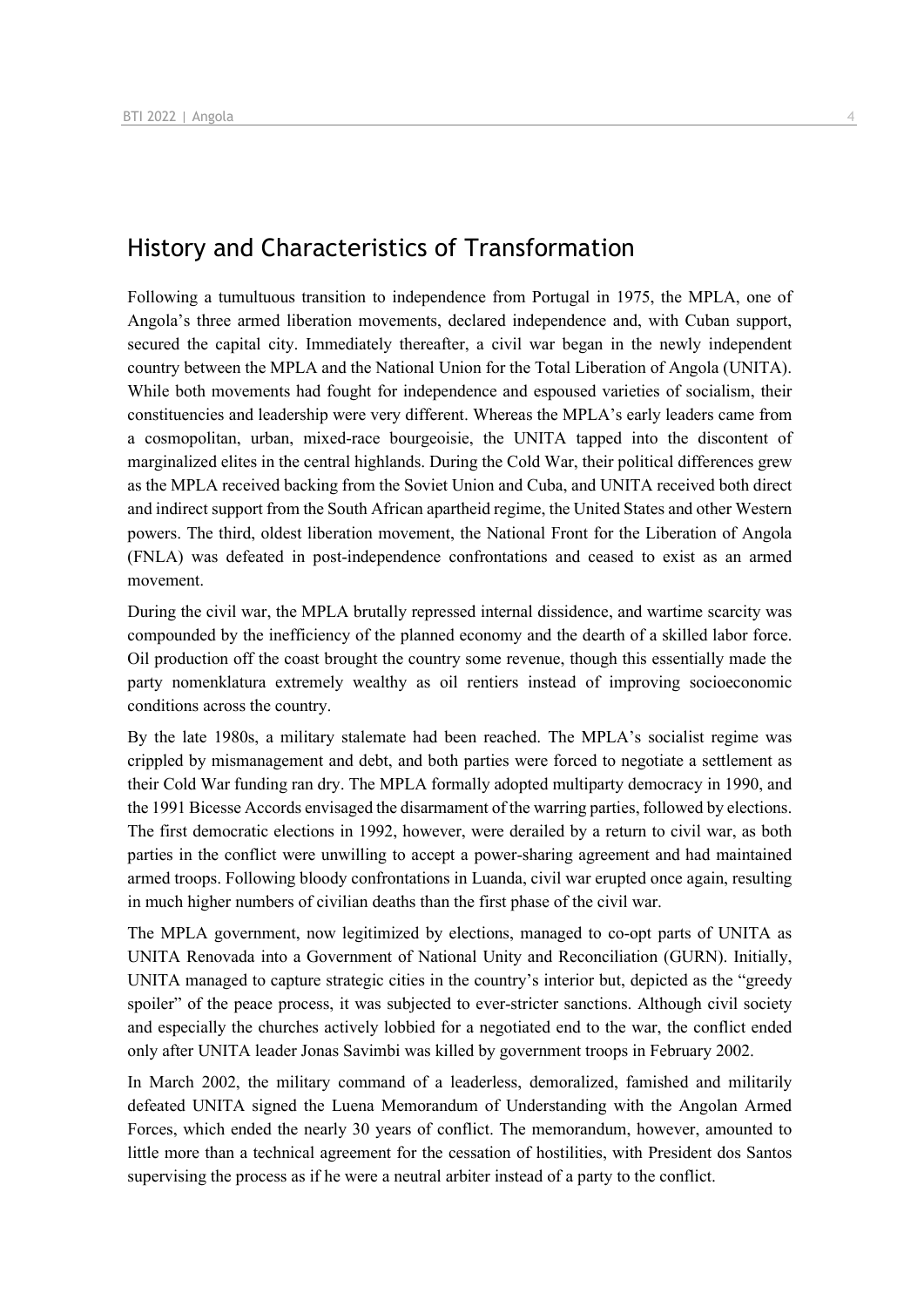Since then, the MPLA government has successfully recast itself as the party of stability and peace and embarked on an ambitious reconstruction drive financed by growing oil revenues and oilbacked credit lines. This has transformed the face of the country, though the gap between rich and poor is growing, and a majority of the population subsists on less than \$2 per day.

After repeated delays, the first postwar legislative elections were finally held in 2008. The MPLA made full use of the privileges of incumbency – access to state funds, media control, intimidation of the opposition and electoral manipulation – and successfully painted the specter of a return to war if the opposition were to win. Having won a crushing 82% of the popular vote and thus an absolute majority in parliament, in 2010 the MPLA pushed through a constitutional change that abolished presidential elections, replacing them with a system whereby the head of the majority party or coalition's list of candidates was declared president.

This change further blurred the lines between the executive and legislature, and party and government. In the 2012 elections, despite a decline of the MPLA's popular vote to 71%, President dos Santos was thus duly elected for the first time. This "parliamentary-presidential" system allowed him to consolidate his grip on power and led, in the post-2012 period, to an even more deliberate monopolization of economic assets by dos Santos' children. This, however, also led to dissatisfaction among the population at large, as well as, increasingly, within the ruling party.

The dissatisfaction was compounded by the onset of a deep economic crisis in 2015, triggered by a fall in global oil prices in late 2014. The severity of the crisis was also increasingly seen as a result of dos Santos' mismanagement of the economy and the system of frenzied asset-grabbing that he had installed.

Dos Santos by now had not only become the focal point of small but increasingly vocal and visible protests, he was also plagued by ill health. He hand-picked a successor of his choice, João Lourenço, to run as the MPLA's candidate in the 2017 elections, while he himself would stay on as party leader. This, many suspected, would allow dos Santos to continue controlling the country from behind the scenes. However, Lourenço surprised many in the first two years of his mandate by moving decisively against the interests of the dos Santos family, thereby momentarily defusing some of the most pressing issues.

Nonetheless, the dominance of the MPLA continues, and Angola's political economy remains dependent on oil revenues and is held hostage to entrenched politically connected private interests. Despite the introduction of austerity measures, Lourenço has made little headway in pulling the country out of its deep economic crisis, and a majority of the population faces dire economic prospects, resulting in growing discontentment that has the potential to spark confrontation.

As such, Angola has made formal progress toward multiparty democracy and a market economy since the transition from socialism in 1990. In practice, however, the ruling elite has consolidated its stranglehold on political and economic power through what are ultimately only formally democratic institutions and mechanisms.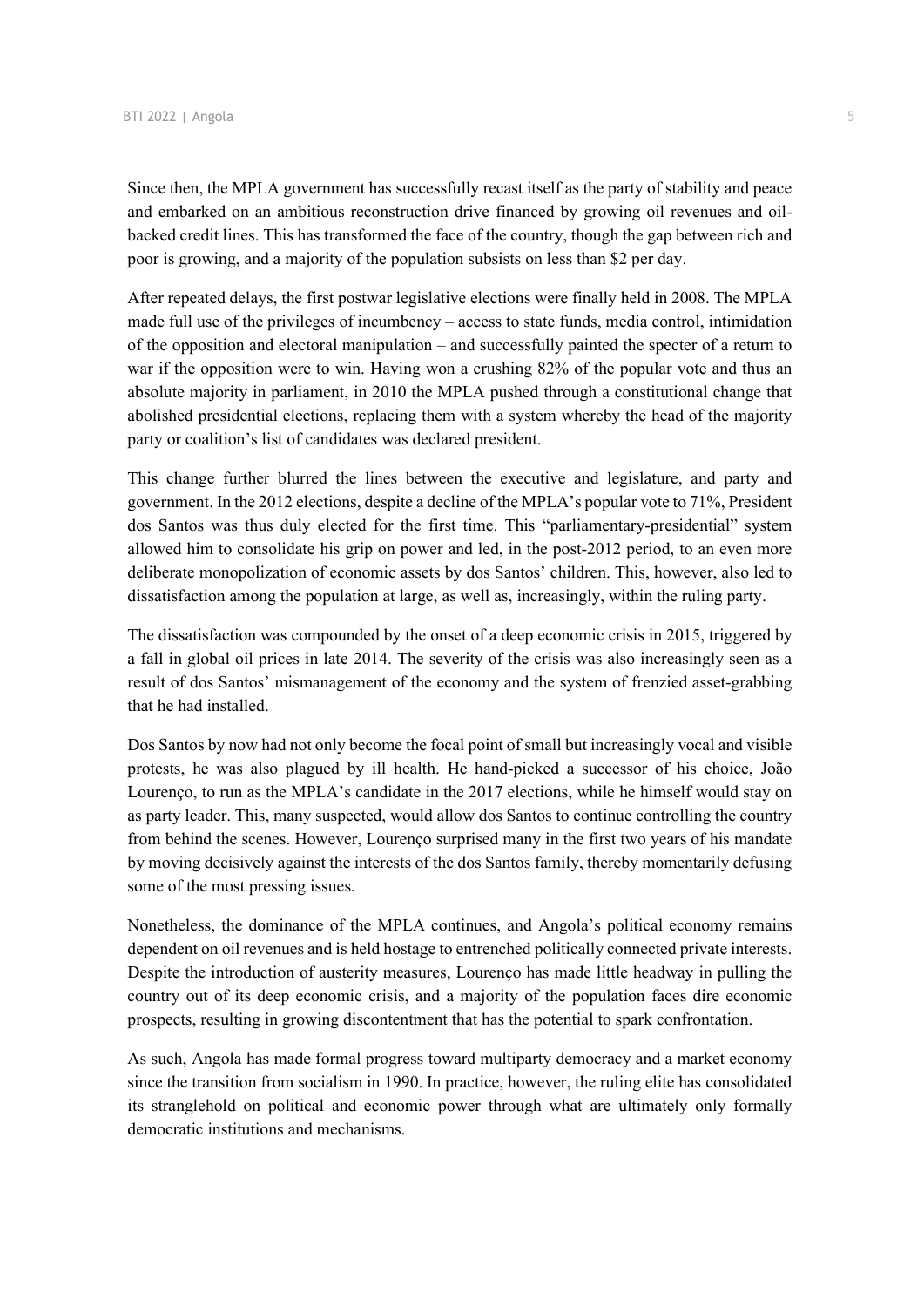The BTI combines text analysis and numerical assessments. The score for each question is provided below its respective title. The scale ranges from 1 (worst) to 10 (best).

## Transformation Status

## I. Political Transformation

#### **1 | Stateness**

Since its military victory in 2002, the ruling MPLA government's monopoly on the use of force is largely uncontested. Two minor exceptions persist. One is the ongoing, low-level separatist guerrilla insurrection in the northern province of Cabinda. Tensions have been on the rise again during the period under review, as due to the lack of a response from the government to its offer of a negotiated solution to the conflict, the Liberation Front for the Enclave of Cabinda (FLEC) has again attacked government troops sporadically. The second is in the diamond-rich, eastern Lunda provinces. Movements for greater autonomy there are largely peaceful, though in late 2019 the self-styled Revolutionary Front for the Integration and Sociological Independence of Lunda-Chokwe attacked a prison to free their leader. Moreover, these mining areas and their populations are largely controlled by private security forces, though these are by and large owned by generals of the national army. Rather than undermining the state's monopoly on the use of force, this shows how emmeshed corporate and state interests are, mutually protecting and safeguarding each other.

Linked to the previous points, most Angolans identify as such and accept the nationstate as legitimate. The major exception is Cabinda, where large parts of the population feel excluded from the benefits of citizenship and support greater autonomy for the province. FLEC views the Angolan government as illegitimate and as an occupation force that suppresses the rights of the Cabindan population. In the Lunda provinces, some might also view the Angolan state and government as illegitimate; desires for greater autonomy are, however, largely articulated through formal politics and in terms of federalism and decentralization of competences.

In both Cabinda and the Lundas, there have also been repeated raids against suspected undocumented migrants arriving from the Democratic Republic of the Congo, many of whom are Kikongo-speaking paperless Angolans who do not necessarily have the

#### **Question** Score





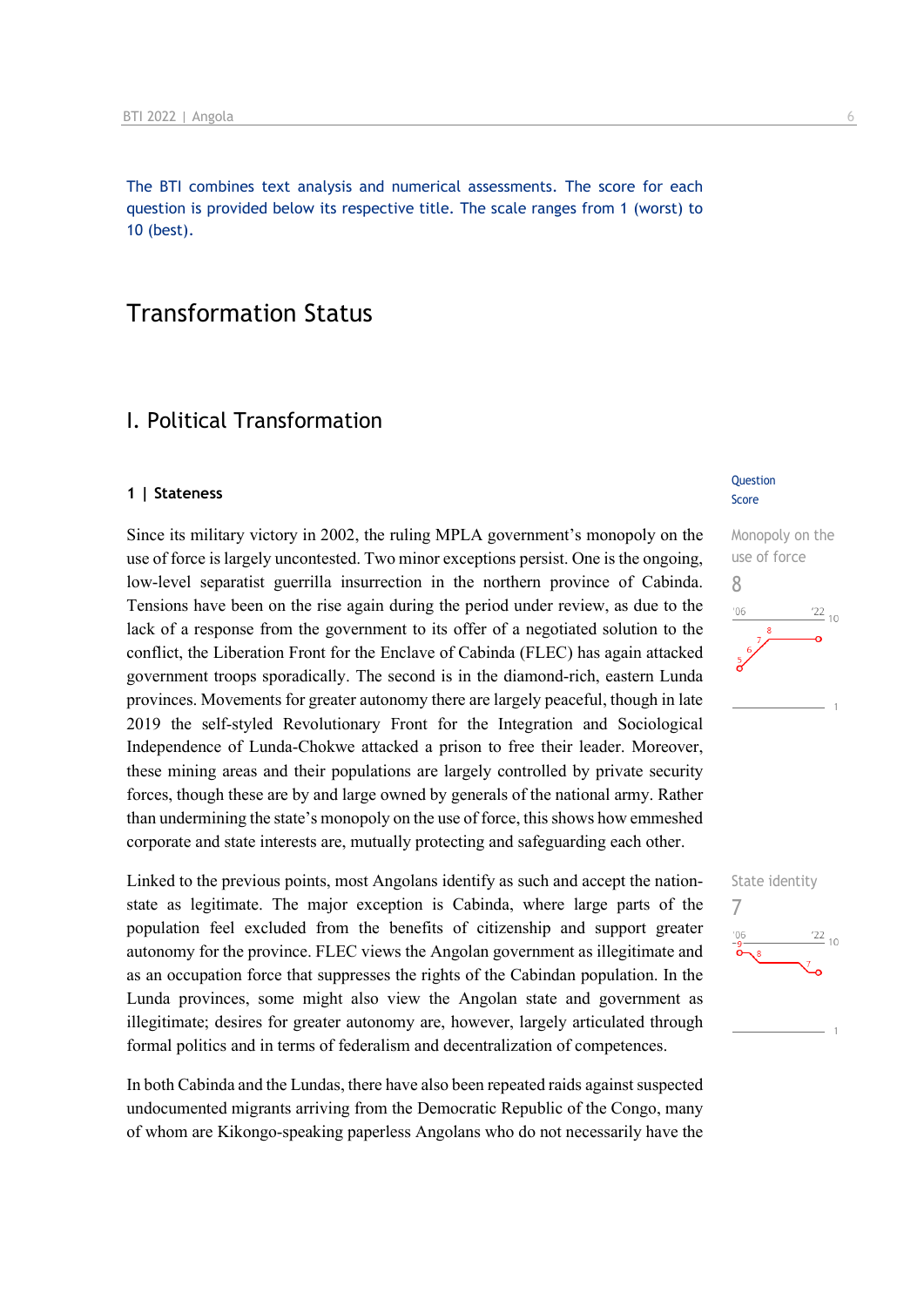financial means to acquire identity documents in Angola. Moreover, human rights violations are rife in both areas.

In addition, many urban poor and some rural indigenous communities like the San of southern Angola are in practice often excluded from accessing identity documents, voting, and health and education services. In the interior of Angola, people also often mistrust the Angolan state, viewing it not as independent but as indistinguishable from the MPLA party.

Since the time of the socialist single-party regime (1975-1991), Angola has been a secular state, and religious bodies have little influence on political decisions. In fact, due to the dominance of the MPLA government, some Christian denominations have affiliated themselves with the ruling party and have repeatedly come out in outspoken support of it, as evidenced around all three postwar elections.

However, in the late 1990s and early 2000s, and again since the 2012 elections, several church leaders, including bishops of the Episcopal Conference of Angola and São Tomé (Conferência Episcopal de Angola e São Tomé, CEAST), the leadership of the dominant Catholic Church, have started voicing somewhat more assertive positions against the government, criticizing political intolerance, poverty, and a lack of caring and solidarity.

Despite long-harbored plans for administrative and political decentralization through the holding of local elections, Angola remains a strongly centralized state. Local administrations have relatively little autonomy, few competences and, consequently, a very limited capacity to provide for the needs of the population.

Especially in the provinces, administrative structures at the district, municipal, village and neighborhood levels usually extend the ruling party's presence, with administrators routinely also acting as the head of the local MPLA committee. Traditional authorities have, with few exceptions, also been co-opted into the state's administrative apparatus, where they serve as intermediaries between the administration and the local population and provide jurisdiction at the local level.

Beyond administrative structures that extend the control of the party-state to municipal level, people in large parts of the country do not have access to basic government services, including health, education and civil registry services. In 2015 (the year of the latest available data), 49% of the population were reported as having access to water and 52% to sanitation. The urban-rural imbalance is stark, with the southern regions especially affected. Indeed, recurring droughts in the Cunene and Namibe provinces regularly expose people to famine, most recently in October 2019 when 171,500 families in Cunene (79.1% of the province's population) were declared at risk. To address the structural weaknesses in Cunene, the government announced new infrastructure projects worth \$5.7 million in late 2019. However, 2020 saw renewed warnings of drought and hunger. Local activists warned that the population

No interference of religious dogmas 10  $\frac{22}{2}$  10

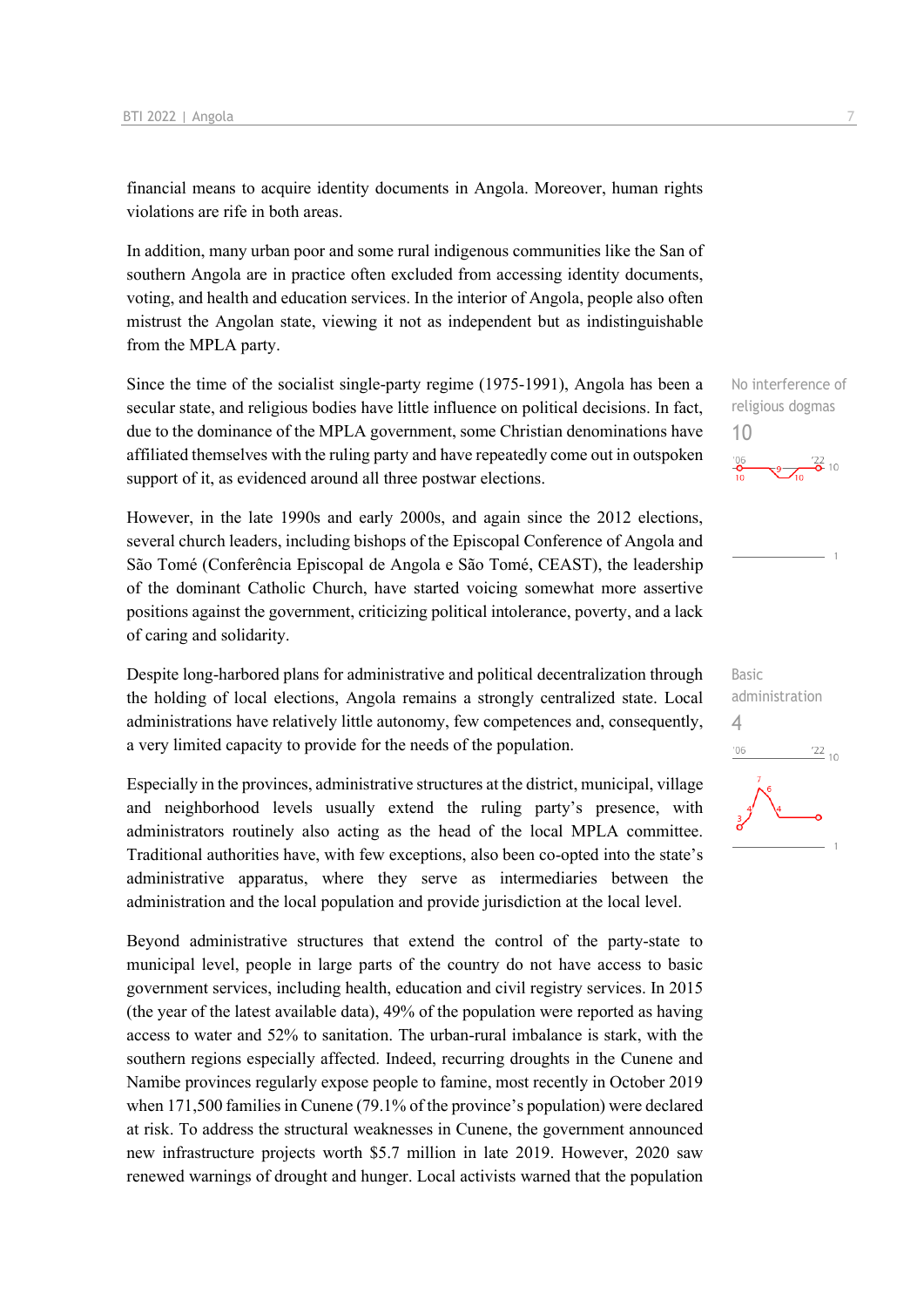had not been included in the planning of these mitigating measures and that large parts of that budget had been embezzled. They have also emphasized that the population in the south have lost access to river waters and their hunting and fishing grounds because of the presence of agro-industrial projects.

Plans to revise revenue distribution and hold local elections have the potential to strengthen local administrations. However, while there had been indications in 2019 that plans for local elections might finally advance, the government has invoked the COVID-19 pandemic as a reason for postponing them again. Many Angolans, however, suspect this to be a convenient excuse, as local elections would likely curb the MPLA's dominance at a local level. Basic infrastructure is limited throughout the country, with only a third of the population having access to running water and half of the population with no access to electricity. As such, the pandemic has neither improved nor worsened an already patchy provision of services.

#### **2 | Political Participation**

The 2017 elections, Angola's third, saw the ruling MPLA's share of the vote drop further, to 61% (after 82% in 2008 and 71% in 2012). These numbers were announced by the only nominally independent National Electoral Commission the day after the voting took place but were in fact more or less fabricated out of thin air. None of the provincial results had been tallied, and parallel counting by the opposition indicated substantial opposition gains in key urban areas. Opposition injunctions to the Supreme Court were unsuccessful, so the official result left the MPLA still with an absolute, if significantly diminished, majority in parliament.

Despite this, opposition parties made significant inroads in the two most populous municipalities in Luanda, as well as in Cabinda province, as there was less intimidation and violence than in previous polls, and civil society associations and opposition made valiant efforts to independently monitor and tally the vote.

President Lourenço promised to finally hold local elections, which were prescribed by the 2010 constitutional reform but have been delayed ever since. However, there is a very real possibility of the MPLA losing key municipalities to the opposition, as highlighted by the gains of UNITA and the Broad Convergence for the Salvation of Angola – Electoral Coalition (Convergência Ampla de Salvação de Angola – Coligação Eleitoral, CASA-CE) in urban constituencies in 2017. As a result, parliament spent most of 2018 and 2019 debating the gradual introduction of local autonomy. The COVID-19 outbreak then provided a convenient excuse for the executive to suspend these deliberations and postpone local elections again, without a fixed date. This was severely criticized by opposition parties, but to little effect. The next national elections are scheduled for August 2022. For these, delays are unlikely.

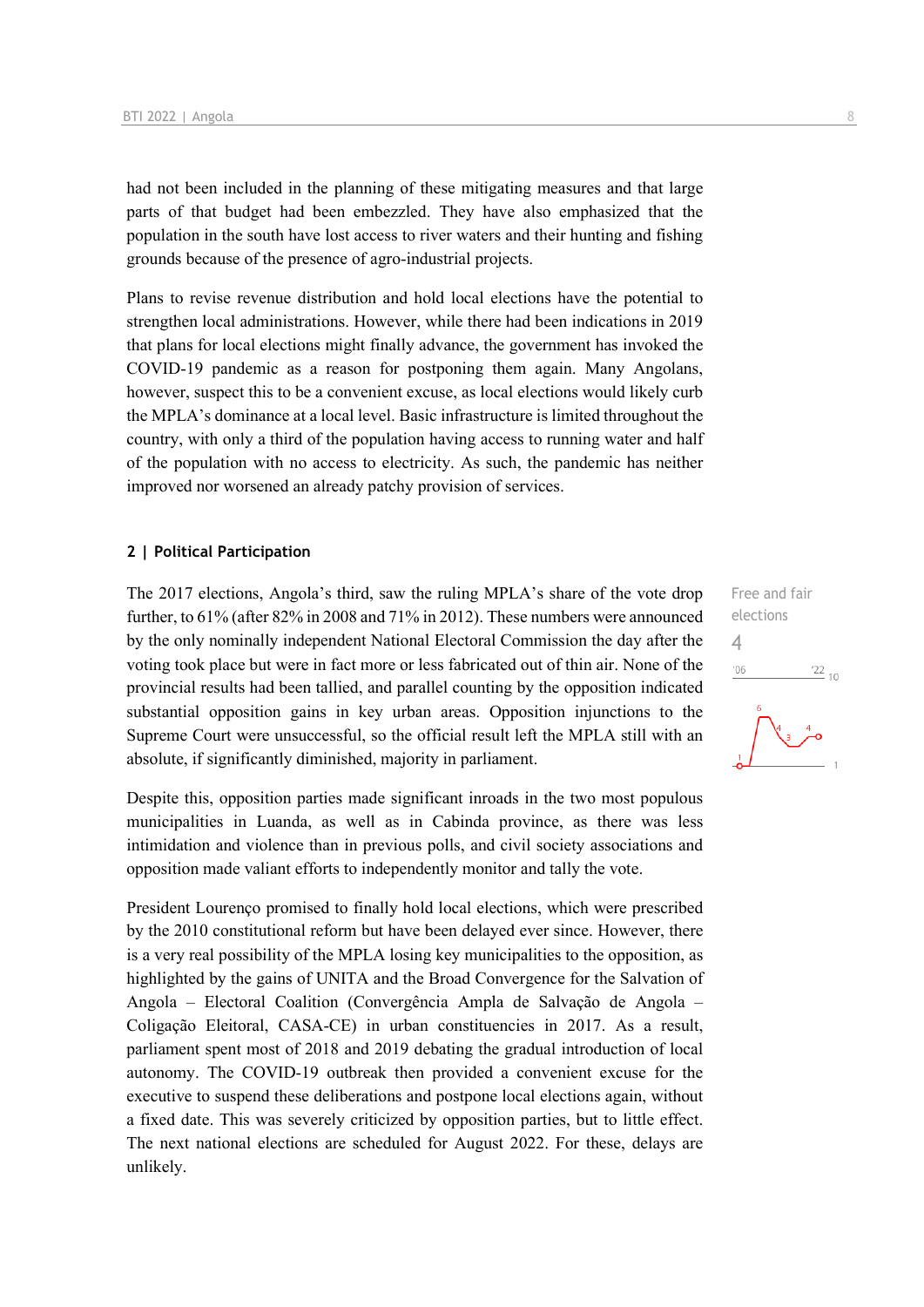The transition from ex-President dos Santos to President Lourenço has resulted in a serious curtailing of the capacities of an unelected elite (the dos Santos family and its allies) to undermine the power of elected political representatives to govern. However, the removal of this elite from its position of unchallenged power has not resulted in structural change.

Given that Lourenço was elected as head of the MPLA's candidate's list in the (albeit flawed) 2017 elections, he is a democratically elected political representative, and one with considerable power to govern. With ministers and provincial governors directly appointed by the president, Lourenço remains the ultimate arbiter of all political decisions.

By contrast, the National Assembly (parliament) remains subordinated to the executive. House rules give opposition representatives only very limited time to voice their opinions, and the MPLA has, because of its absolute majority, little incentive to engage in a constructive dialogue with the opposition beyond token gestures. Moreover, even within the MPLA, policy initiative is very limited, with deputies largely parroting the lines dictated by the president.

Association and assembly rights are regularly subject to interference and government restrictions. Citizens and associations that criticize the government cannot exercise these rights. While the period immediately following the election of President Lourenço in 2017 resulted in a slightly more relaxed political climate, 2019 and 2020 saw some hardening again.

This is because, despite apparent progress initially, Lourenço's measures failed to mitigate the profound economic crisis and to improve the lives of citizens. As a result, people became more critical of the government.

A state of emergency because of COVID-19 was introduced on March 27, 2020; this was followed in May by a national state of calamity, which remained in place until January 10, 2021. These measures provided the justification for further curtailing the right of assembly, emboldening the police to freely use violence against people breaking lockdown restrictions. When Luandans tried to peacefully demonstrate against corruption, the high cost of living and a lack of economic opportunities in November 2020, the police intervened forcefully to break up this gathering, which was illegal under COVID-regulations, and fatally shot one demonstrator in the head.

Effective power to govern 2  $^{\prime}06$  $\frac{22}{10}$ 



Association / assembly rights 4 $-06$  $\frac{22}{10}$ 

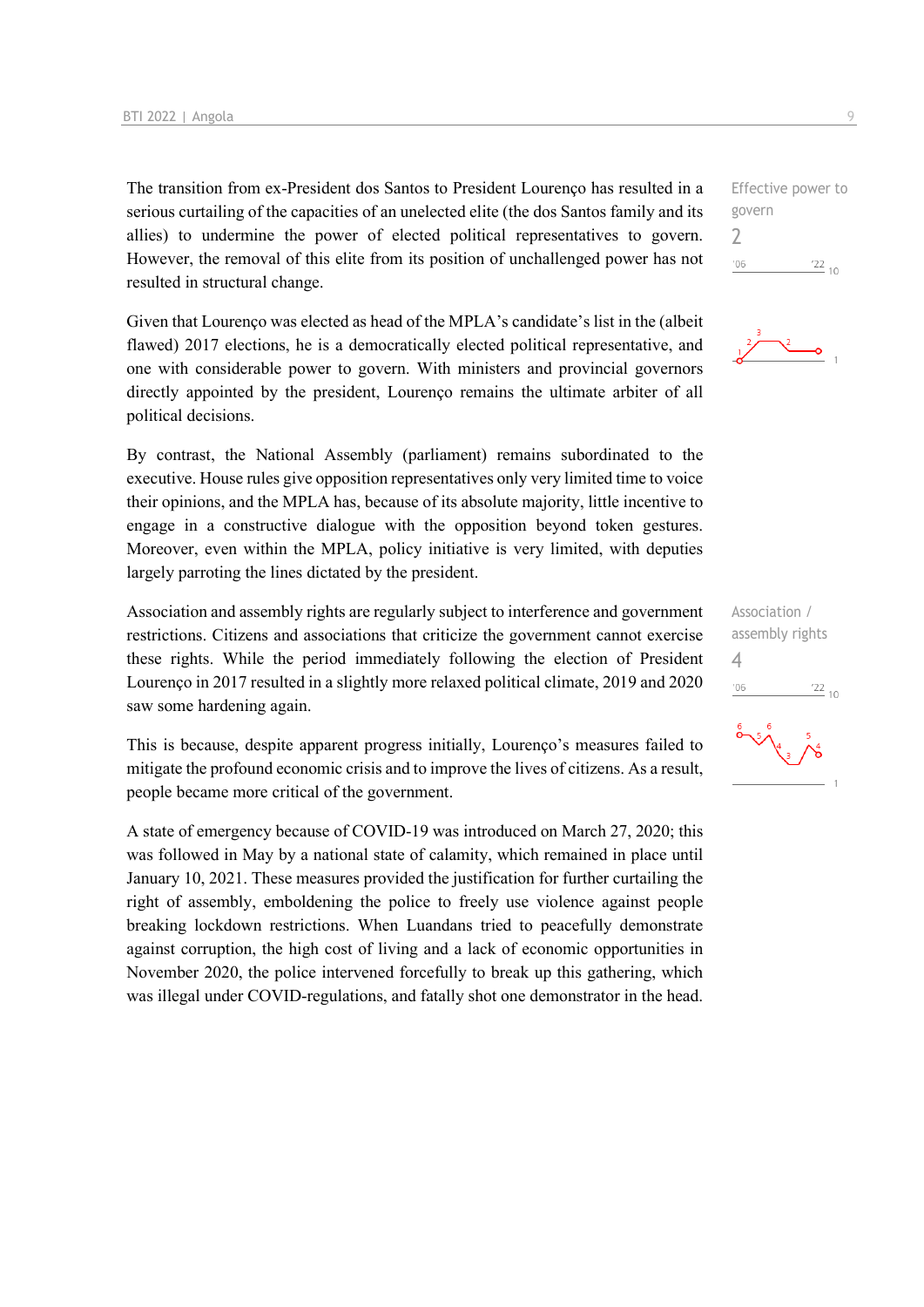While the advances in press freedom made since Lourenço's election are not to be dismissed in a context like Angola's, some degree of self-censorship remains evident in the news produced by most major media outlets, which are controlled by the state or regime figures. Both the media law and libel laws are relatively encompassing. They provide the government with the tools to control and restrict press freedom as it sees fit, and journalists reporting on government abuses can face harassment and even violence.

While outright shutdowns or destruction of entire print issues of independent weeklies are no longer an issue, such independent outlets remain largely limited to a restricted audience in Luanda. Moreover, as part of Lourenço's fight against corruption, a number of private news outlets have been confiscated and nationalized, raising concerns among Angolan journalists about media diversity and freedom.

#### **3 | Rule of Law**

The executive largely dominates the two other branches of power, the parliament and the judiciary, despite there being a formal separation of powers. The 220-strong National Assembly is strongly dominated by the ruling party, which enforces party discipline among its members. Opposition objections and walkouts remain ineffective in their attempts to hold the executive accountable. Judges are appointed by the president according to political loyalty and are routinely subjected to political interference, especially in higher-level courts.

A March 2020 presidential decree established a state of emergency to deal with the COVID pandemic. Parliament then amended this to a slightly less stringent national state of calamity in May. This was renewed in August and November by presidential decrees and remained in force until January 10, 2021.

In October, the attorney general declared that the police should not arrest and detain people caught without facemasks on the streets, as this was not a crime but merely a transgression punishable by a fine. Nonetheless, in November 2020 opposition party CASA-CE filed a complaint to the Constitutional Court, arguing that the state of calamity was unconstitutional, citing the excessive violence by police and the military in enforcing its measures. However, the court did not uphold the complaint.

Although there is a Supreme Court, a Constitutional Court, an attorney general and an ombudsman of justice, judges and magistrates are overwhelmingly appointed according to political loyalty and are subjected to political influence. Investigations are routinely opened or closed according to "higher orientations" (i.e., directives from the president).

Complaints filed by the opposition and civil society activists are dismissed or not followed up on. Examples include opposition challenges to the 2017 election results and to the 2020 COVID restrictions, as well as corruption and land-grabbing charges against high-ranking officials. Such politically connected individuals are only prosecuted in cases of political account-settling.

Freedom of expression 6  $-06$  $\frac{22}{10}$ 

Separation of powers 3  $^{\prime}06$  $\frac{22}{10}$ 



Independent judiciary 4 $^{\prime}06$  $\frac{22}{10}$ 

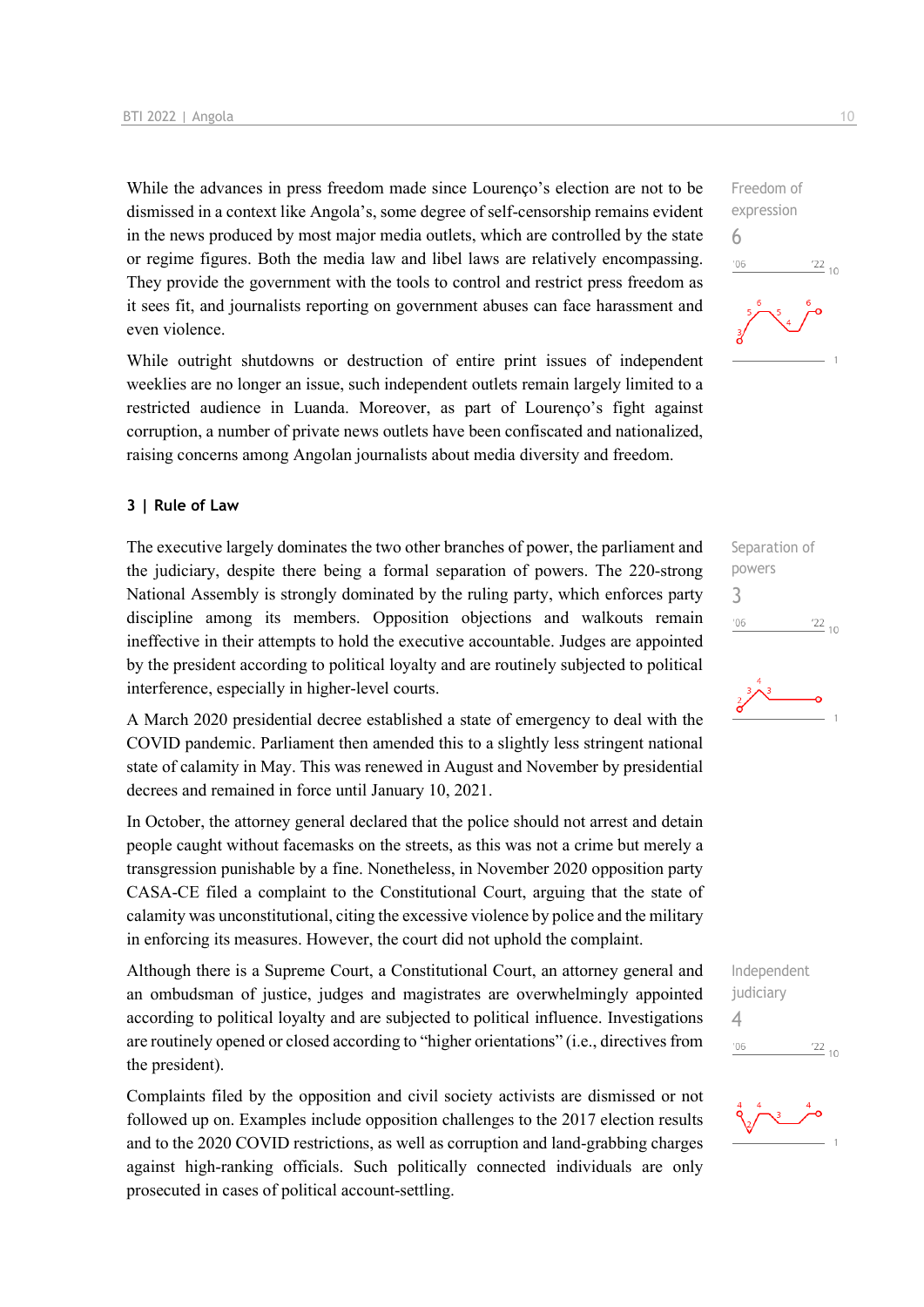Since coming into office in late 2017, the fight against corruption has been one of Lourenço's key policy priorities. The prosecution of some high-profile regime figures allied to former president dos Santos initially earned Lourenço plaudits both at home and abroad. However, there were indications over the course of the period under review that this was a very selective fight, and that some interests seemed untouched.

This included the August 2020 nomination of Lourenço's daughter Cristina Dias Lourenço to the post of executive administrator of the recently created Angolan stock exchange (BODIVA). There was also a huge corruption scandal engulfing Lourenço's de-facto right-hand man, Edeltrudes Costa, the head of the president's Civilian Office. Although the attorney general opened an investigation into the latter case, Costa remained in office, raising serious questions about the attorney general's capacity to investigate him. Accordingly, Angolan academics labeled Lourenço's fight against corruption, also during COVID-19, a farce.

Civil rights are codified by law, but rights violations remain frequent, particularly for marginalized groups such as the urban poor and rural communities. Until recently, suspected members of the political and civic opposition were denied civil rights, though this has somewhat improved since late 2017 under the João Lourenço presidency.

Accordingly, arbitrary arrests, torture and extra-legal killings at the hands of state security forces continue, despite existing legal protections. This is especially the case in Cabinda, where civil society activists and suspected FLEC supporters and their family members are subjected to random house searches, arbitrary detention and torture. In the diamond-producing areas of Lunda Norte and Lunda Sul, the local population is subjected to human rights abuses by the army, the police and private security forces, including torture and extra-legal killings. In Luanda and provincial capitals, female street vendors are routinely chased by the police, beaten with sticks and sexually harassed, with their merchandise confiscated or destroyed, while "marginals" (i.e., unemployed youth suspected of being gang members) are regularly killed by the police in summary executions. In 2020, such arbitrary killings also included young people violating COVID-19 restrictions.

While religious freedom and sexual orientation/identity are protected by law, fringe churches and religious movements, as well as the small Angolan Muslim community, face systematic repression, including the destruction of "illegal" places of worship and police violence. Similarly, the country's first and only LGBT association, Associação Íris Angola (from arco íris, which means "rainbow" in Portuguese), was only legalized in 2018, after years of waiting and surmounting countless administrative and legal hurdles since its foundation in 2013. According to the association, violence and discrimination against LGBT people is still rife in Angola. However, in January 2019 the new penal code abolished a colonial-era paragraph on "vices against nature" (effectively used as a ban on homosexual practices) and introduced a new law penalizing discrimination of persons because of their sexual orientation.

Prosecution of office abuse 4  $'06$  $\frac{22}{10}$ 



Civil rights  $\Delta$  $^{\prime}06$  $\frac{22}{10}$ 

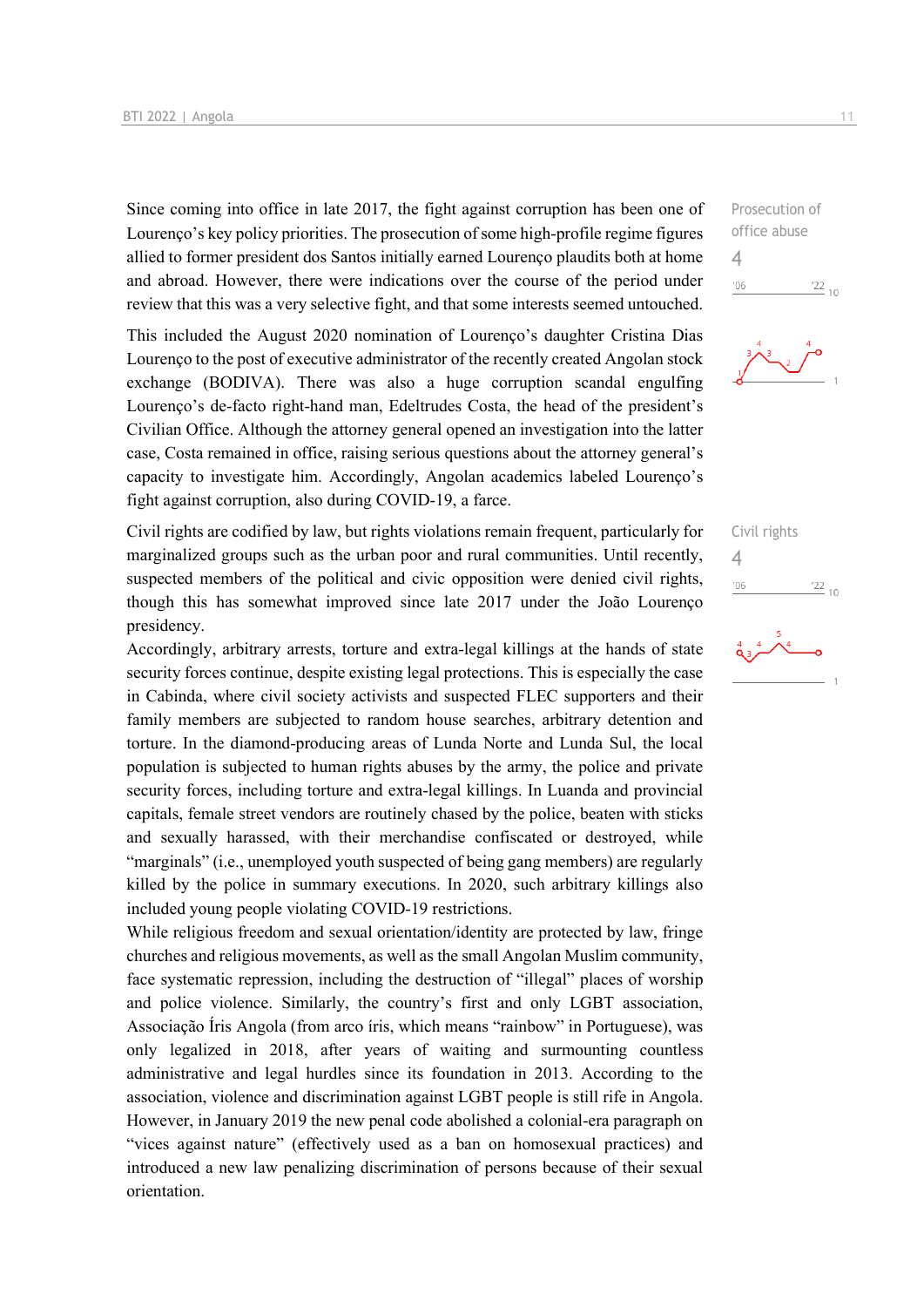Overall, while the election of Lourenço has signaled some advances for civil rights, the period under review saw some stagnation and, justified by COVID-restrictions, even some regression.

#### **4 | Stability of Democratic Institutions**

Despite the successful transition from dos Santos to Lourenço, democratic institutions in Angola still largely present only a facade of democracy while being subjected to political interference and ruling party control.

Parliament and the judiciary are largely subordinated to the whims of the executive. The president directly appoints provincial governors, who rule their provinces like little fiefdoms. Municipal administrations have little budgetary or political autonomy, despite individual instances of a commitment to improving the lives of local residents.

Some elements of public administration such as the Customs and Revenue Service have seen a certain amount of professionalization in recent years. However, a lack of transparency, excessive hierarchy, internal rivalries and regulatory arbitrariness often undermine their smooth functioning. As administrative positions are often attributed on the basis personal connections or political affiliation, this professionalization has made slow progress.

Since the transition to multiparty democracy in 1990, both the MPLA government and opposition parties have formally accepted democratic institutions as legitimate. While the military, churches and civic associations, including those critical of the government, do adhere to democratic rules, the ruling MPLA's adherence to democratic rules only goes as far as to ensure its continued hold on power.

This means playing the democratic game and formally upholding its institutions and procedures while in practice regularly subverting them – especially when it comes to campaigning, the holding of elections, the rule of law, and media freedom and civic rights. Formally and in public discourse, democracy is upheld as the highest ideal and common good. The pandemic has not fundamentally changed this dynamic, though it has, as detailed above, justified police violence and the postponing, again, of local elections.

Opposition parties regularly question the fairness of the system. They point in particular to the "hyper-presidential" nature of the constitution and electoral mechanisms such as the composition of the National Electoral Commission. Nonetheless, despite complaints about a rigged system, they have until now also preferred to endorse and work through parliamentary politics.





Commitment to democratic institutions 3 $^{\prime}06$  $\frac{22}{10}$ 

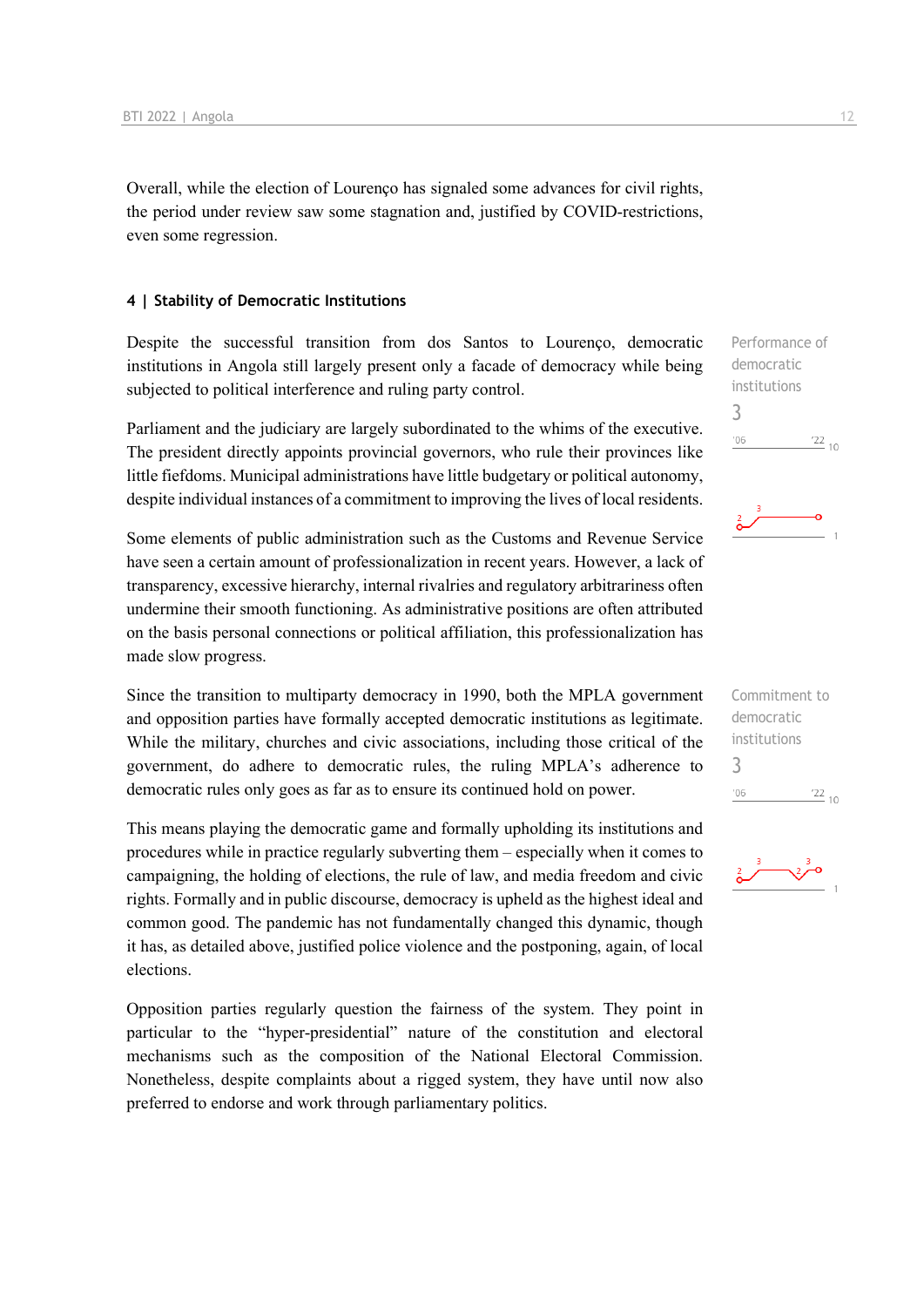#### **5 | Political and Social Integration**

The political landscape is dominated by the ruling party, which makes use of the full privileges of incumbency to entrench its dominance. The MPLA is a formidable machinery, with structures down to neighborhood level that were initially created during the socialist period. The party has tried to bring more people into its fold and claims to have 4 million card-carrying members, as the benefits of being "one of ours" are many, opening doors to business opportunities and employment.

In contrast, opposition parties are relatively weak. Having said that, the two main opposition parties, UNITA and CASA-CE, demonstrated their mobilizing potential, especially in the populous peri-urban municipalities of Luanda, in 2017. Both managed to double their seats in parliament at that year's elections to 32 (UNITA) and 16 (CASA-CE), respectively. Still, under President Lourenço the MPLA has proven very apt at cannibalizing the opposition's most vocal demands, thereby effectively neutralizing opposition parties, at least for the first two years of his mandate.

UNITA, the MPLA's wartime opponent, has transformed itself into a wellfunctioning political party, especially since the 2012 elections. UNITA also has a long tradition of training cadres and delivering services, which it has revitalized in Luanda and its former heartland, the central highlands. It finally succeeded in electing a new leader in November 2019. Under its new president, Adalberto Costa Júnior, the party has sought to position itself as a vocal and credible opposition force. UNITA is widely seen as the only opposition party with the capacities to govern, should it ever get into power at a local or national level.

CASA-CE's position is more delicate. Although it attracted a good share of the urban protest vote in 2017 (including from disillusioned MPLA supporters) by positioning itself as an alternative to the wartime opponents MPLA and UNITA, it is structured as an electoral coalition rather than a classical party. This has allowed for the election of independent and small party candidates to parliament, but it dilutes CASA-CE's effectiveness as party funding is allocated according to the number of seats in parliament. After the 2017 elections, the Constitutional Court also vetoed its request to transform into a "real" party. In addition, a rift with CACA-CE's founding leader, the charismatic Abel Chivukuvuku, and repeated leadership battles, have seriously weakened its position. Angolan analysts doubt that the new coalition leader, the hitherto largely unknown Manuel Fernandes, would manage to mobilize support for the 2022 elections.

The Social Renewal Party (PRS), originally a regionalist party advocating for federalism and greater autonomy for the Lunda region, as well as Angola's oldest anti-colonial liberation movement, the National Front for the Liberation of Angola (FNLA), have become increasingly marginalized over the course of the last three

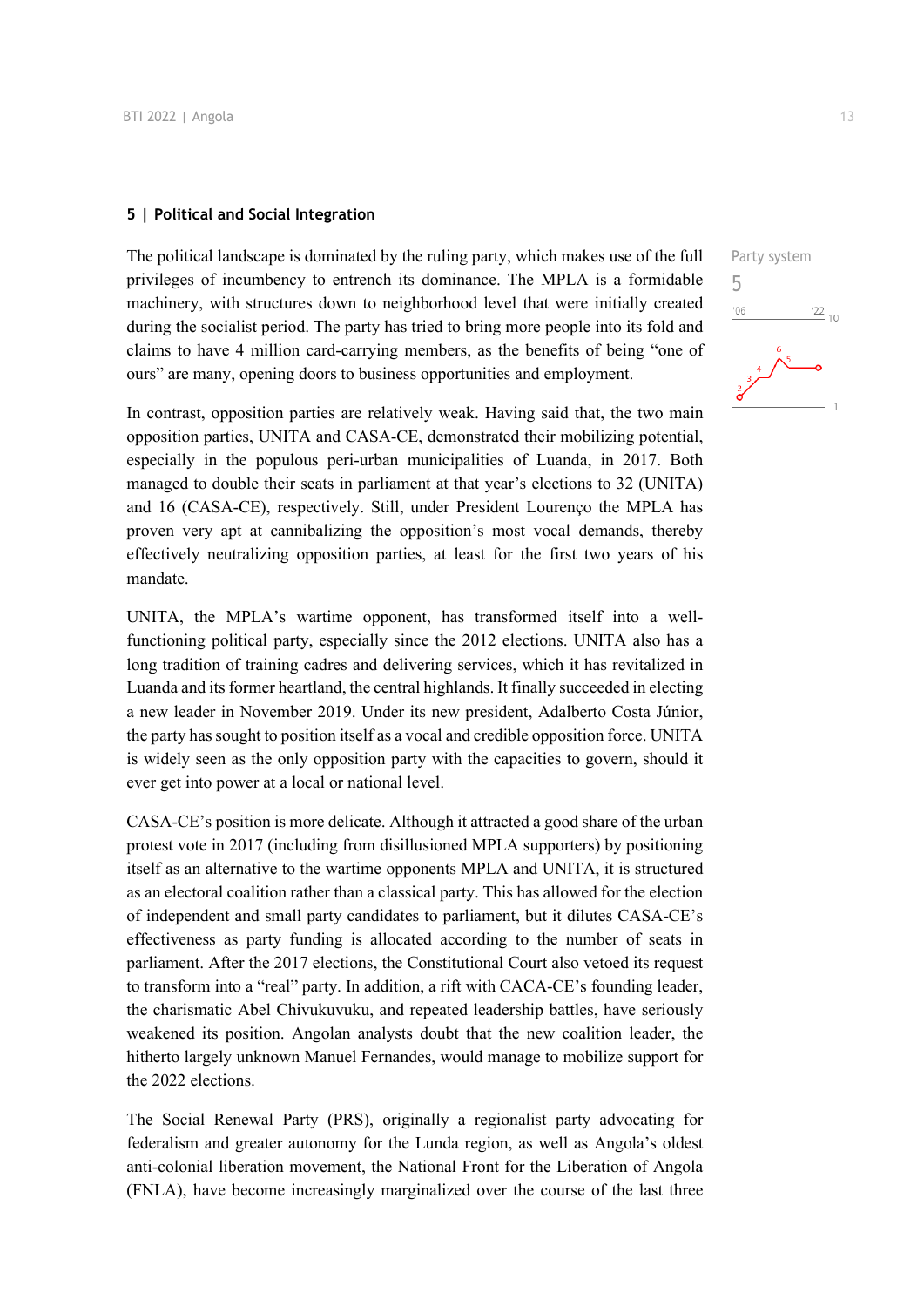elections, though this is also partly to do with deliberate government interference. At every election, smaller parties crop up and register; however, failing to gain seats in parliament, they are then "extinguished" again by the Supreme Court.

Associational life in Angola is dominated by the ruling MPLA and its affiliated organizations, such as the Organization of Angolan Woman (Organização da Mulher Angolana, OMA). The government has promoted the creation of local associations in order to have interlocutors from organized civil society rather than independent associations that might be more difficult to control.

Nonetheless, local nonpartisan community associations have been successful in engaging in dialogue with local authorities to improve service delivery. In recent years, some of these have become critical of the government, especially on housing and other human rights issues, though individual government critics regularly face harassment, imprisonment or violence.

Angola's largest trade union, the National Union of Angolan Workers (União Nacional dos Trabalhadores Angolanos, UNTA), was the only permitted union during socialism and was structurally tied to the MPLA. Independent unions have gradually become more vocal, especially in the education and transport sectors. In the key oil sector, however, workers are poorly unionized and strike attempts are regularly broken up by the Rapid Intervention Police.

Loosely organized interest groups such as youth activists, street vendors and women's rights advocates have proven their potential to mobilize for protests, though widespread and cross-cutting popular support is limited due to fear of reprisals.

In 2019, the eighth continent-wide Afrobarometer survey was carried out, which for the first time included Angola. The survey results indicate a high level of acceptance of democratic norms and procedures, coupled with generally high dissatisfaction of government performance. Overall, the president's performance was rated slightly better than that of the parliament or local administrations.

The survey also asked respondents for their views on corruption. Most institutions were judged as overwhelmingly corrupt by about one third of respondents, with another third considering at least some members of these institutions corrupt. Survey respondents viewed the National Police Force as most corrupt, followed by members of provincial governments, public functionaries and municipal administrators. The president and his executive, traditional authorities and religious leaders were rated best (about 25% said no members were corrupt).

The survey was carried out before the pandemic hit. However, voices in the media and social media indicate that, while some of the lockdown measures have been criticized as too draconian and severely impacting the livelihoods of citizens, Angola has managed the spread of cases reasonably well.

Interest groups

 $\frac{22}{10}$ 

Approval of democracy

 $\frac{22}{10}$ 

n/a

 $'06$ 

 $\overline{n/a}$ 

5

'06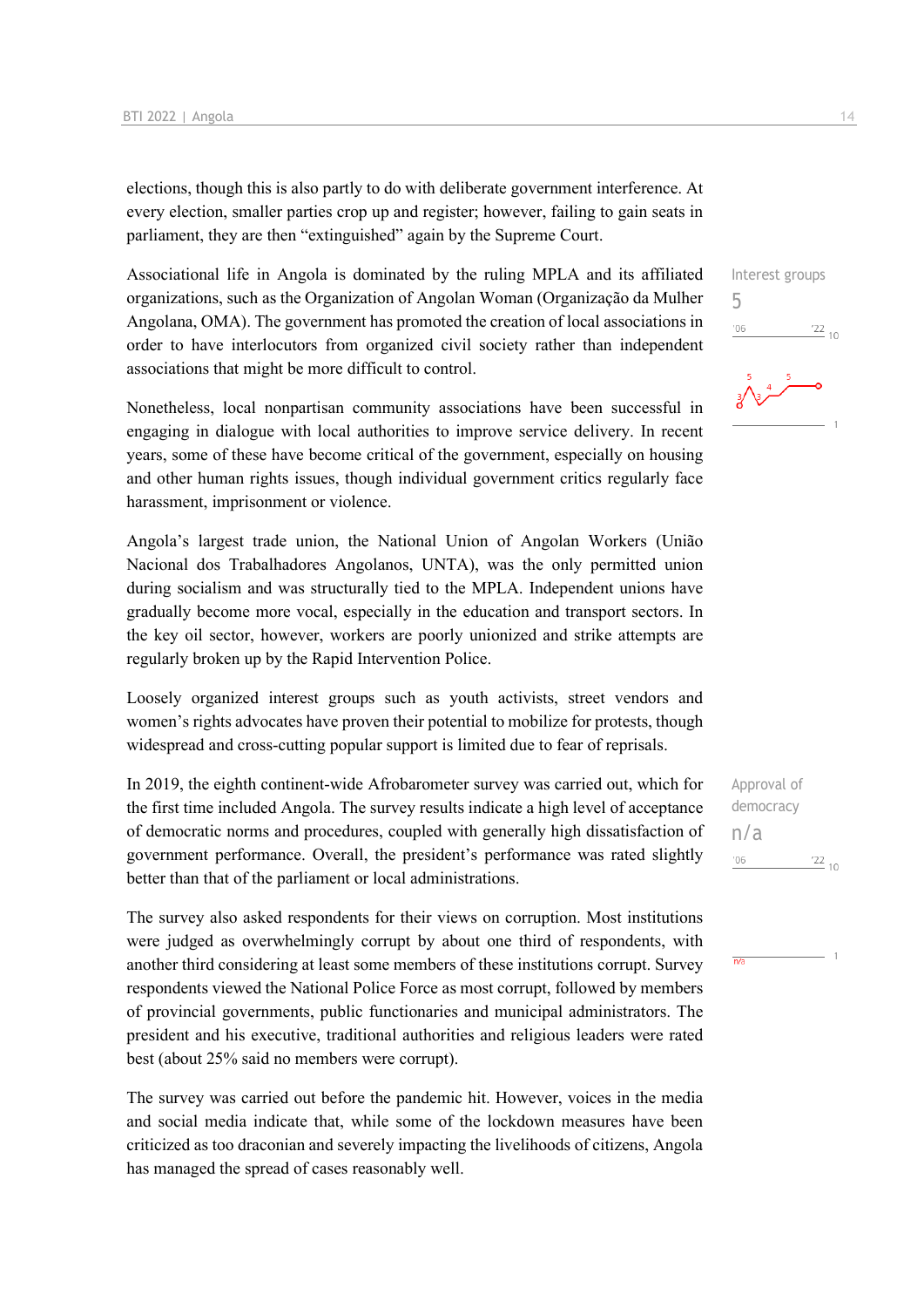Data on social capital collected through public opinion surveys is unavailable. Complaints about decreasing solidarity in comparison with the period of socialism and hardship in the 1980s are a conversational staple. However, in practice, solidarity and social trust are still strong, although they are limited to relatively close family, church parishes and neighborhood networks.

These do very important work at the grassroots level, compensating for missing state social welfare nets. Any form of more organized associative life automatically attracts the scrutiny of the authorities and confines activities to the apolitical delivery of basic services such as water, microcredits or food security.

At a local level, such associations have been rather effective in counterbalancing the relative neglect many citizens feel from the state. Vocal, open criticism of the government, however, is still rare and risky. Some notable exceptions in recent years include land and housing rights associations, especially in the south of the country. Ondjango Feminista, a loosely organized women's platform, successfully managed to mobilize widespread opposition to a planned revision of the law on abortion in 2017. This is despite being largely run by and addressing a restricted urban middleclass audience in Luanda.

## II. Economic Transformation

#### **6 | Level of Socioeconomic Development**

Angola remains one of the most unequal societies in the world. It ranked 148th out of 189 countries in the 2019 Human Development Index and has a Gini coefficient of 51.3 (2018). Close to 74% of the population were classified as poor in 2018 by the already low benchmark set by the World Bank. They remain excluded from the benefits of peace, while a tiny elite has become fabulously wealthy thanks to the reinvestment of oil revenues during Angola's boom years. While this has led to the emergence of a fragile and small urban middle class, the country remains profoundly dependent on oil revenues.

While Angola nominally has promoted women in the public sphere (and into political positions), gender inequality remains an issue, especially in the labor market, where women bear the brunt of the informal subsistence economy.

A drop in world oil prices in late 2014 plunged the Angolan economy into a deep crisis from which it has yet to recover. One of the first measures the government took in 2015 was to phase out fuel subsidies upon IMF advice, which hit the country's urban poor and lower middle class hardest, as they spend a disproportionate share of their disposable income on transport. As a result of rising fuel prices and dollar

#### **Ouestion** Score





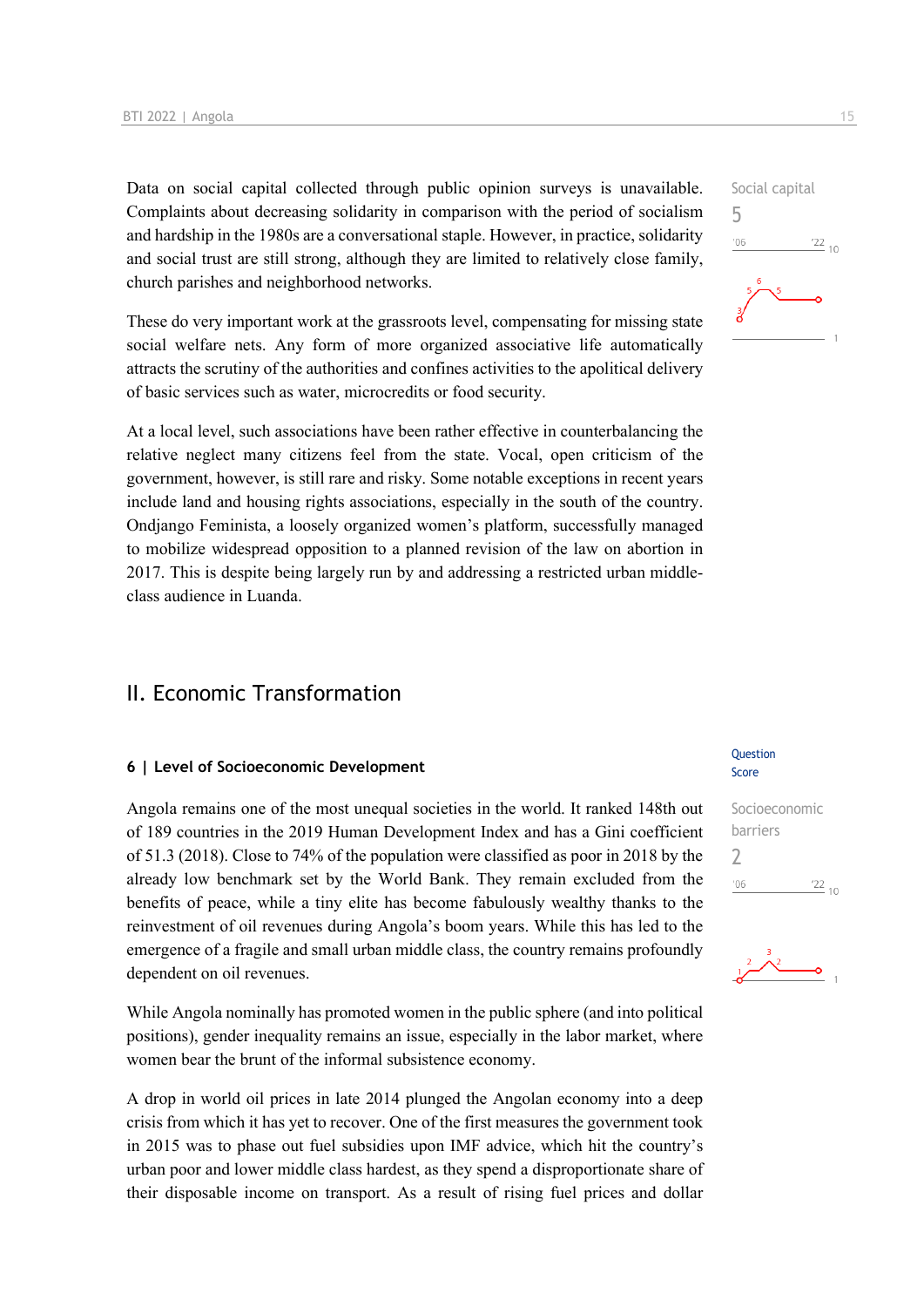shortages, imports dropped by 50-60% with the price of basic goods rising substantially and the national currency, the kwanza, decreasing steadily in value.

In 2019, the government introduced further austerity measures to redress the budget deficit, including the introduction of VAT, individual income taxes and higher education fees. While these measures have earned the approval of multilateral lenders and reassured private investors, they have only hiked up prices for basic goods even further, squeezing a large part of the population even more. The effects of this "selfinflicted austericide" have been compounded by the pandemic, which has severely curtailed both formal and informal economic activity and led, according to the media, civil society and opposition parties, to a further rise in youth unemployment.

|          |          |          |         | 2020    |
|----------|----------|----------|---------|---------|
| S M      | 122123.8 | 101353.2 | 89417.2 | 62306.9 |
| $\%$     | $-0.1$   | $-2.0$   | $-0.6$  | $-4.0$  |
| $\%$     | 29.8     | 19.6     | 17.1    |         |
| $\%$     | 7.1      | 7.0      | 6.9     | 7.7     |
| % of GDP | $-6.1$   | $-6.4$   | $-4.6$  |         |
| $\%$     | $-4.2$   | 1.2      | 0.8     | $-6.8$  |
| $\%$     | 1.5      | $-16.9$  | 0.0     | $-23.3$ |
| S M      | $-632.9$ | 7402.6   | 5137.4  | 893.8   |
| % of GDP | 69.3     | 93.0     | 113.6   | 136.5   |
| S M      | 59175.9  | 63217.5  | 64446.2 | 67286.8 |
| \$M      | 9146.3   | 11046.3  | 11635.8 | 8457.0  |
| % of GDP | $-6.8$   | 1.8      | 1.4     |         |
| % of GDP | 9.2      | 9.6      | 9.4     |         |
| % of GDP | 12.9     | 10.5     | 10.0    | 8.6     |
| % of GDP | 2.5      | 2.0      | 1.8     |         |
| % of GDP | 1.3      | 1.1      |         |         |
| % of GDP |          |          |         |         |
| % of GDP | 2.5      | 1.9      | 1.6     | 1.6     |
|          |          | 2017     | 2018    | 2019    |

Sources (as of December 2021): The World Bank, World Development Indicators | International Monetary Fund (IMF), World Economic Outlook | Stockholm International Peace Research Institute (SIPRI), Military Expenditure Database.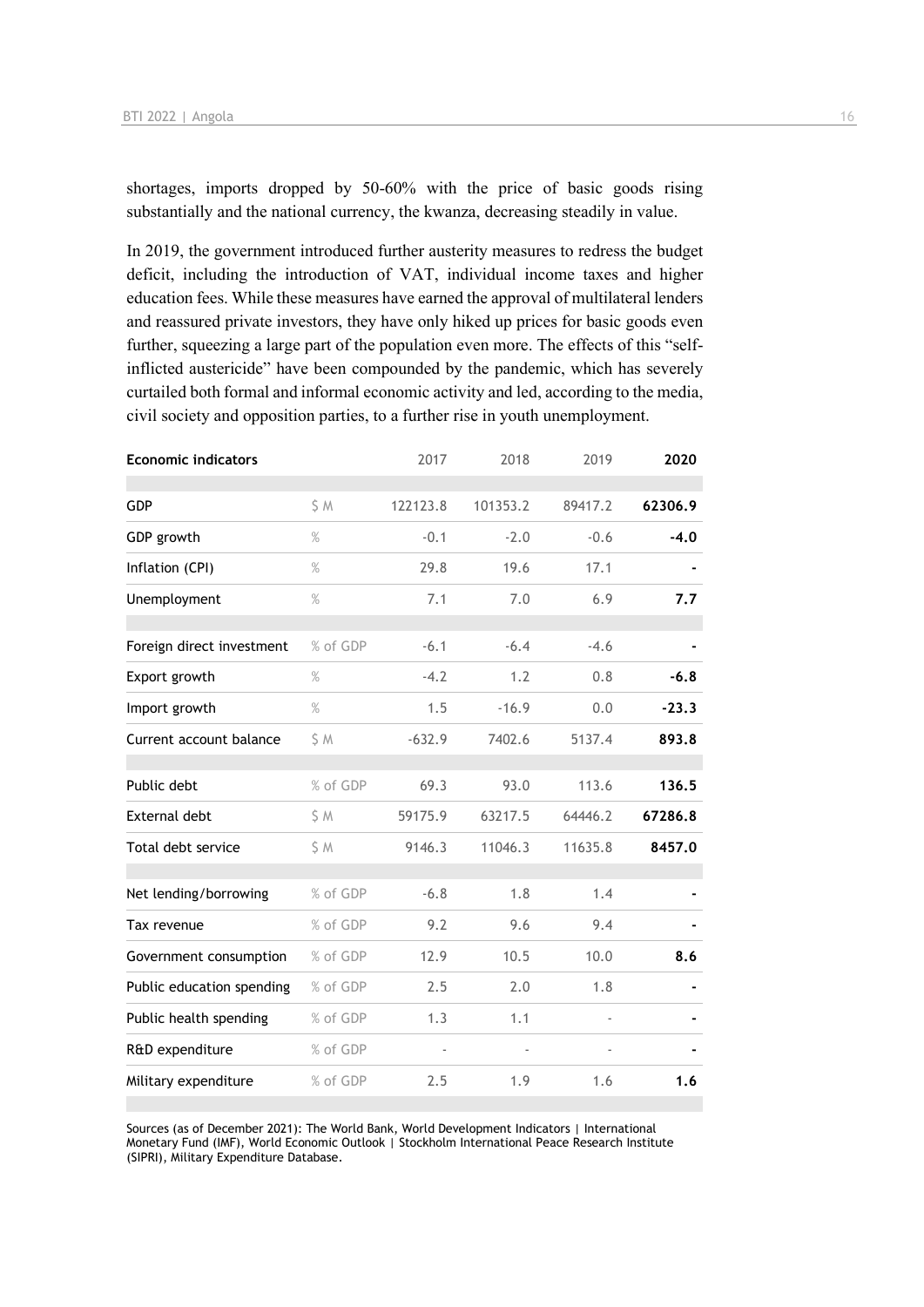#### **7 | Organization of the Market and Competition**

Angola seeks to present itself as an attractive destination for foreign direct investment and has made progress in eliminating obstacles for new market entrants, significantly lowering the capital requirements for foreign private investment in 2018, for example. According to the World Bank's 2020 Doing Business report, however, it still takes eight procedures and 36 days to establish a business in the country, at a cost of 11.1% of average per capita income. This places Angola at a meager 146th out of 190 countries in the "Starting a Business" subindex.

While some of President Lourenço's measures to curb politically connected oligopolies are helping to improve the country's reputation, Angola's attractiveness as a destination for foreign investment largely depends on the oil price. The country's currency, the kwanza, remains vulnerable to oil price shocks, and the drop in crude oil prices and subsequent contraction in the supply of U.S. dollars to the Angolan economy has translated into restrictions and taxes on transfers abroad, as well as currency convertibility controls.

Though reliable numbers are unavailable, a majority of Angolans survive wholly or at least partially from the informal economy, including those who have a regular but insufficient salary in the formal sector and are forced to complement it with an informal side business.

In 2018, the first law regulating competition was approved in Angola, followed by the creation of the Competition Regulatory Authority (ARC). The new law regulating competition defines the abuse of a dominant position and the abuse of a relationship involving economic dependency as detrimental to competition and defines sanctions. The law also targets collective dominance by prohibiting practices among bodies that in effect amount to restrictive agreements (oral or written) and thereby distort competition.

This new framework for competition policy provides a legal basis for the effective protection of competition. President Lourenço has initiated some measures to reduce the influence of politically connected oligopolies across all profitable sectors of the Angolan economy. The business empire of the former president's daughter, Isabel dos Santos, has been particularly targeted. Since its creation, the ARC has opened up inquiries into companies in the oil and food sectors, but its website at the time of writing lists no decisions yet.

Lowering the hurdles for foreign investors also reduces the pressure to take on silent Angolan minority shareholders of foreign firms, which in the past had been one of the major factors in the formation of these oligopolies. While some of the reforms, such as the oversight of the central bank and the creation of a new steering commission for the oil sector, have had a positive impact, there is still a risk that old networks of interests will simply be replaced by new ones.



|          | Competition policy |
|----------|--------------------|
| $\Delta$ |                    |
| '06      | $^{22}$ 10         |
|          |                    |

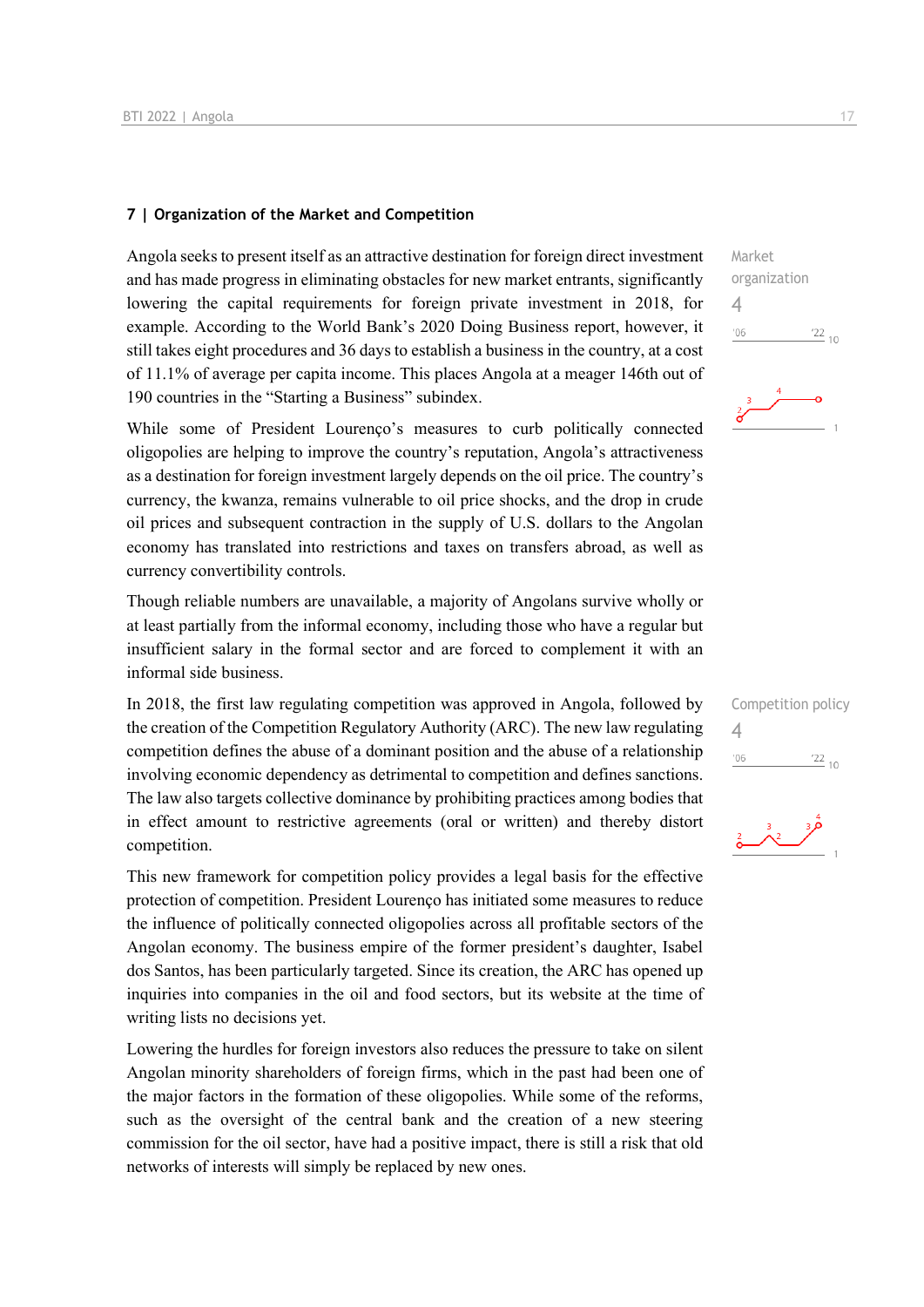As mentioned above, the rules guiding private foreign investment were liberalized in 2018. This eliminated the previous requirement of having at least 35% of shares held by Angolan partners and dropped the 50 million kwanza (around \$160,000) minimum investment sum. Similarly, the 2018 import code reduced or eliminated import duties on a number of basic foodstuffs as well as machinery used in construction and agriculture.

However, currency controls and strict limitations on the export of profits still make business ventures in Angola a high-risk endeavor. Import regulations tend to change quickly and arbitrarily based on political expediency more than any thorough analysis of domestic production capacities, resulting in regular import bottlenecks. And while there is a legal framework to promote exports from Angola (with limitations in place for protected timber), there is relatively little domestic production apart from oil, diamonds and beer that could be exported.

However, in November 2020, Angola also became the 30th country to ratify the African Continental Free Trade Area (AfCFTA), which formally came into effect on January 1, 2021. Although the country promised in 2019 to finally join the Southern African Development Community (SADC) free trade zone, it had still not done so at the time of writing, making its levels of integration very low in comparison to other countries in the region. Overall, Angola is selectively well-integrated into global markets (especially in oil) and is making some progress toward integrating other sectors as well.

Angola's banking system has been one of the fastest-growing in the world, exploding from nine commercial banks in 2003 to 26 in 2019, making it Africa's third-largest banking sector after South Africa and Nigeria.

That growth, however, was largely fueled by oil money and the liberal attribution of credit to politically connected individuals and companies, with extremely weak oversight and regulatory frameworks. In all commercial banks, state oil company Sonangol and/or other state-owned enterprises are majority shareholders, with significant shares also held by figures connected to the regime, raising substantial systemic risks.

As most commercial banks in Angola liberally gave credits to regime-connected figures during the boom years, they have found themselves with sizable amounts of bad debt on their books, despite formally adhering to international liquidity reserve standards. Most notably among these cases was Banco Espírito Santo Angola, which went bust in 2014.

In 2018, the capital to assets ratio was at 13.3%, and 23.2% of loans given by commercial banks, were non-performing – a figure topped only by Equatorial Guinea and Ukraine, and up from 10.5% in 2015.

Liberalization of foreign trade 6  $-06$  $\frac{22}{10}$ 

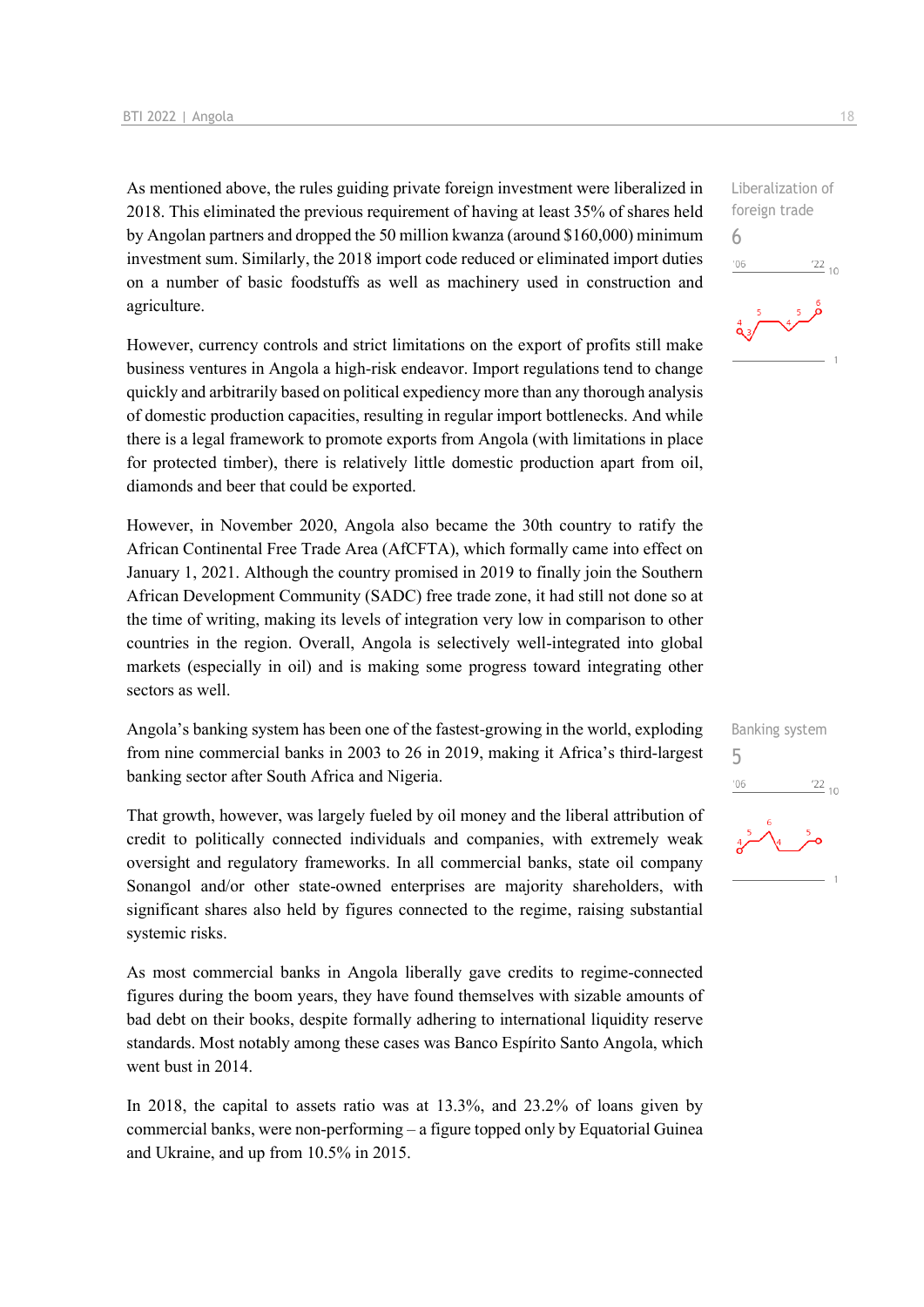The regulatory framework is overall weak, especially because in the final years of President dos Santos the National Bank of Angola (BNA) effectively served as a piggybank for his family's business ventures. Since a reshuffle after Lourenço's election (and the indictment of the BNA's former head), the BNA has made moves to try to reassure investors and strengthen regulations. In 2019, it withdrew the licenses of two commercial banks for failing to increase capital levels after minimum levels were adjusted. This might be a step in the right direction to stabilize the banking system, although observers have also noted that the first two banks targeted by the review were linked to the former president's family.

#### **8 | Monetary and fiscal stability**

The National Bank of Angola (BNA) remains dependent on and subordinate to directives from the executive. If the constitutional revision is introduced as scheduled from March 2021 on, would probably see the independence of the BNA strengthened, most likely due to pressure from the IMF, though at the time of writing none of these hypothetical reforms have been implemented.

Monetary stability is a key priority for the BNA, which has introduced currency controls and "de-dollarization" measures to strengthen the kwanza over the past decade. Nonetheless, the kwanza remains extremely vulnerable to oil price shocks. Following the 2014 oil price drop and subsequent drop in foreign exchange revenues, the BNA abandoned its unofficial dollar peg and let the kwanza devalue.

These inflationary tendencies were already clear and tangible prior to the start of the pandemic. Following the introduction of COVID-19 restrictions, in March 2020 the BNA instructed commercial banks to grant a 60-day debt moratorium to their clients and to extend credit to priority importers and producers of basic goods. In May, the BNA also reopened its Permanent Overnight Liquidity Provision to commercial banks, to the sum of 100 billion kwanza (about \$150 million).

Since the end of the war in 2002, Angola has introduced significant macroeconomic reforms to open up and stabilize the economy. The 2014 oil price crisis exposed the shortcomings of these measures when the country had to take on new loans from bilateral and commercial lenders. The government managed to negotiate a credit from the IMF under the Extended Fund Facility in 2018. It passed subsequent reviews and renegotiated some of the scheduling of its external debt. Nonetheless, external debt rose to \$48.79 billion by 2020 (79% of GDP), increasing debt servicing to 56.8% of government spending, more than all other expenditures combined. The current account balance in late 2020 stood at \$8.5 billion and public debt at 120% of GDP, with a fiscal deficit of 1.9% forecast for 2021.

Again, these are tendencies that were already evident before the COVID-19 outbreak, but they were clearly reinforced throughout 2020. While the country has not benefited

## Monetary stability 6  $06'$  $\frac{22}{10}$

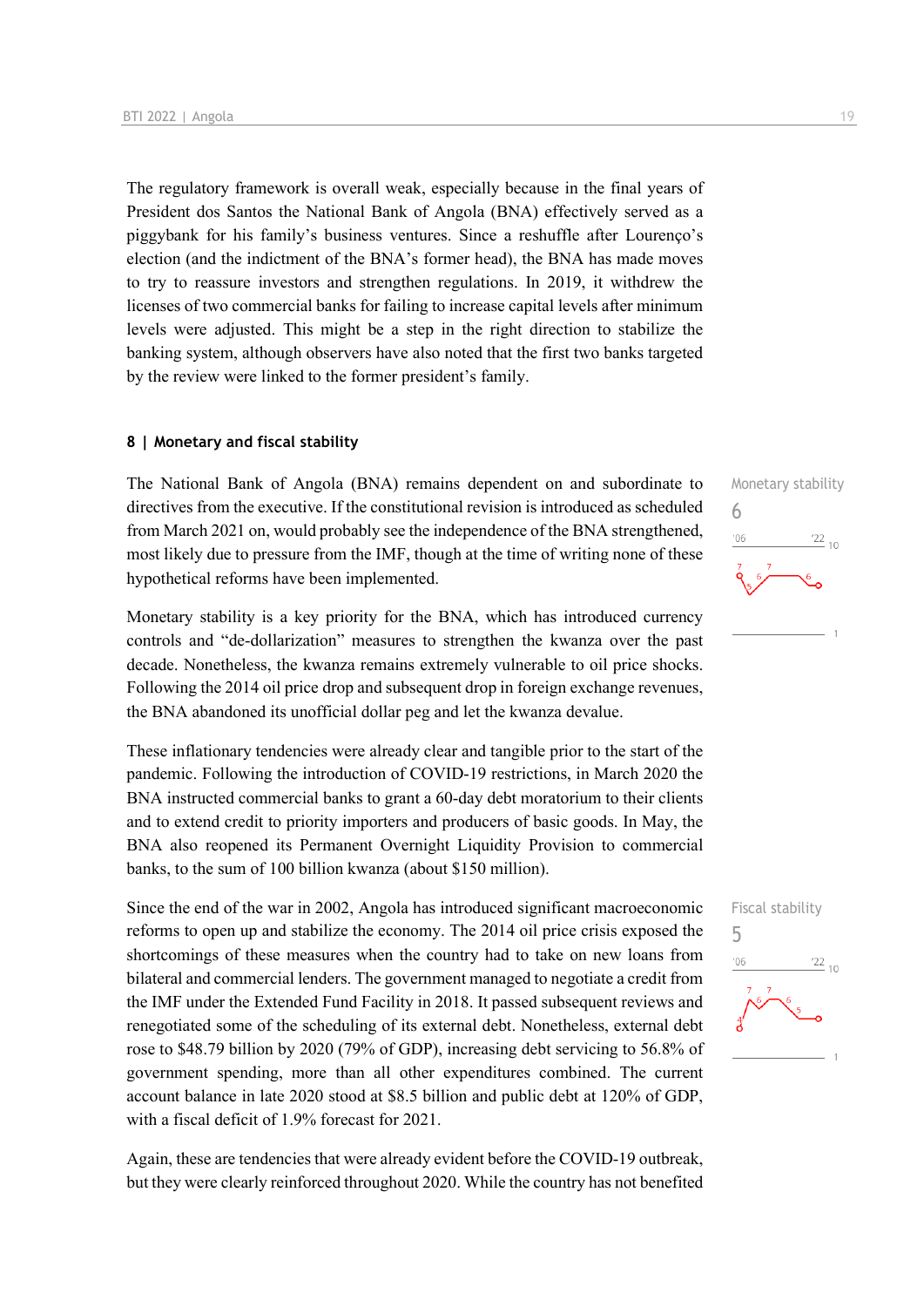from the World Bank's dedicated COVID-19 Fast-Track Facility, it is part of the IMF/World Bank Debt Service Suspension Initiative, and the IMF's existing Extended Fund Facility was augmented in January 2021. The government also successfully renegotiated some of its scheduled debt repayments in 2020 to compensate for lower revenues because of the pandemic.

The government also introduced some measures such as VAT exemption for humanitarian and essential goods, and curbing government spending by, for example, reducing the number of ministries from 28 to 21 to try to improve public finances.

#### **9 | Private Property**

Since the end of state socialism, Angola has nominally embraced market capitalism, including mechanisms to safeguard private property. This includes the 2003 Voluntary Arbitration Law, which in principle allows for international arbitration.

All land is still the propriety of the state, with the possibility for individuals and enterprises to acquire long-term leases. Nonetheless, the years following the end of the war in 2002 saw the large-scale acquisition and fencing off of huge plots of land in the Angolan interior by army generals, provincial governors and public administrators, despite legal provisions that protect the customary rights of people living, cultivating and herding in the area.

While this problem is most acute in rural areas, forced evictions of poorer urban dwellers from informal neighborhoods in Luanda and provincial capitals continue. Residents are relocated to social housing on the periphery of cities but are often left stranded there without adequate housing provisions or compensation.

While the government has repeatedly threatened nationalization or license cancellation of certain assets in the oil, mining and banking sectors to avoid stricter oversight by U.S. and EU regulatory authorities, it has not followed through on these threats. Accordingly, while individuals and companies in Angola often face insecure property rights, international commercial assets are generally less affected by this.

Overall, private companies are active in all sectors of the economy and private enterprise is encouraged, but it chiefly benefits elite interests. Since the transition from state socialism to market democracy in 1992, Angola has privatized a small number of state-owned enterprises, often through highly obscure procedures without public tender or by selling off lucrative assets to regime figures at below-market prices.

In many sectors, state-owned enterprises remain central – especially in service provision (e.g., water and electricity) and the strategic oil and diamond sectors. However, the government announced that as part of its 2018 agreement with the IMF it would further privatize or part-privatize 195 state-owned enterprises. By the end of 2020, 74 state-owned enterprises had already been privatized.



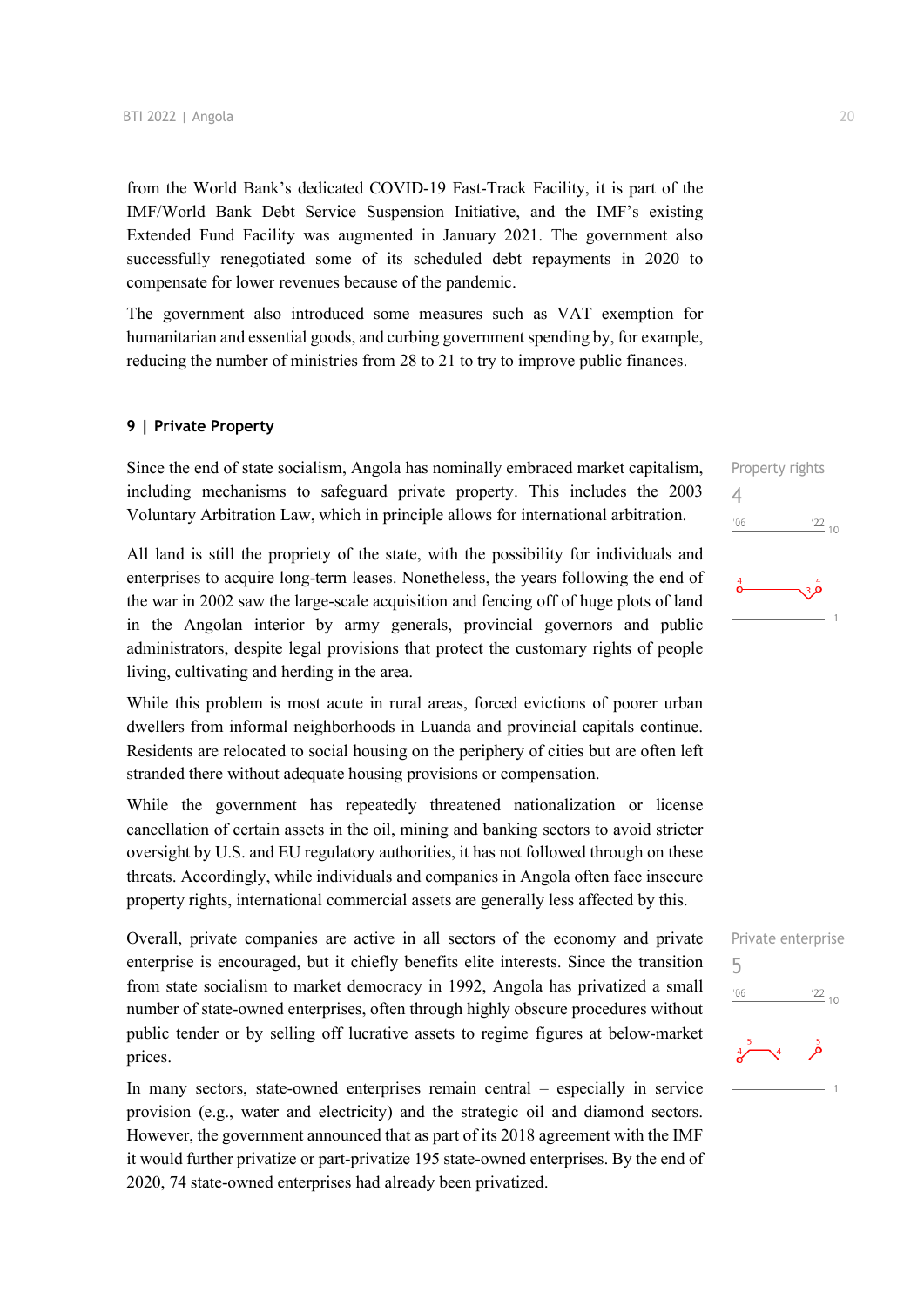Accordingly, there have been no pandemic-related state purchases of equity or nationalizations to save companies, though in the banking sector state oil company Sonangol has repeatedly played this role to save commercial banks from collapsing under the weight of bad loans. It remains to be seen whether and how companies confiscated and nationalized as part of Lourenço's anti-corruption asset recovery drive will be privatized.

#### **10 | Welfare Regime**

Social safety nets are rudimentary and cover only a few risks for a limited number of beneficiaries – military veterans' pensions, for example, are paid but largely insufficient for people's needs and not paid consistently to all eligible beneficiaries. Some charitable organizations and local associations are partly able to compensate by distributing basic food baskets, though only occasionally. Some large enterprises also provide in-kind compensation to their employees (insurance, food and housing), though with the reduced availability of foreign exchange since 2015, many of these services have also been curtailed.

Health expenditure remains very low in comparison to other African countries, standing at the time of writing at 5.6% of GDP in the 2021 budget.

Although in 2020 the government announced an extra \$40 million in health spending to deal with the COVID-19 outbreak, public hospitals, though free in principle, remain underfunded and understaffed. Patients have to provide basic supplies such as clean water, sterile dressings, injection needles and gloves themselves. Staff sometimes solicit bribes in return for attention.

Private health insurance and pension funds/retirement benefits are largely limited to those who have steady employment with private companies or to some extent in the public sector.

Women are better represented in politics, public administration and the security forces than in many other African countries, as Angola made efforts to actively promote women's equality during the time of socialism. In social reality, however, women are overrepresented in the informal economy and underrepresented in postprimary education, leading to lower literacy rates (59.1%, as opposed to 82.5% for men). The percentage of female MPs in parliament dropped to 26% following the 2017 elections, from 83 deputies to 59 (though still above the world average of 23%).

Legal provisions for gender equality exist, and it is illegal to discriminate against people because of their sexual orientation and identity or their religious beliefs. In practice, however, domestic violence, for example, remains a problem: the law in itself does not define a legal sanction for domestic violence. The police are generally reluctant to register complaints and tend to try to convince the victim not to file Social safety nets 4  $\frac{22}{10}$  $^{\prime}06$ 



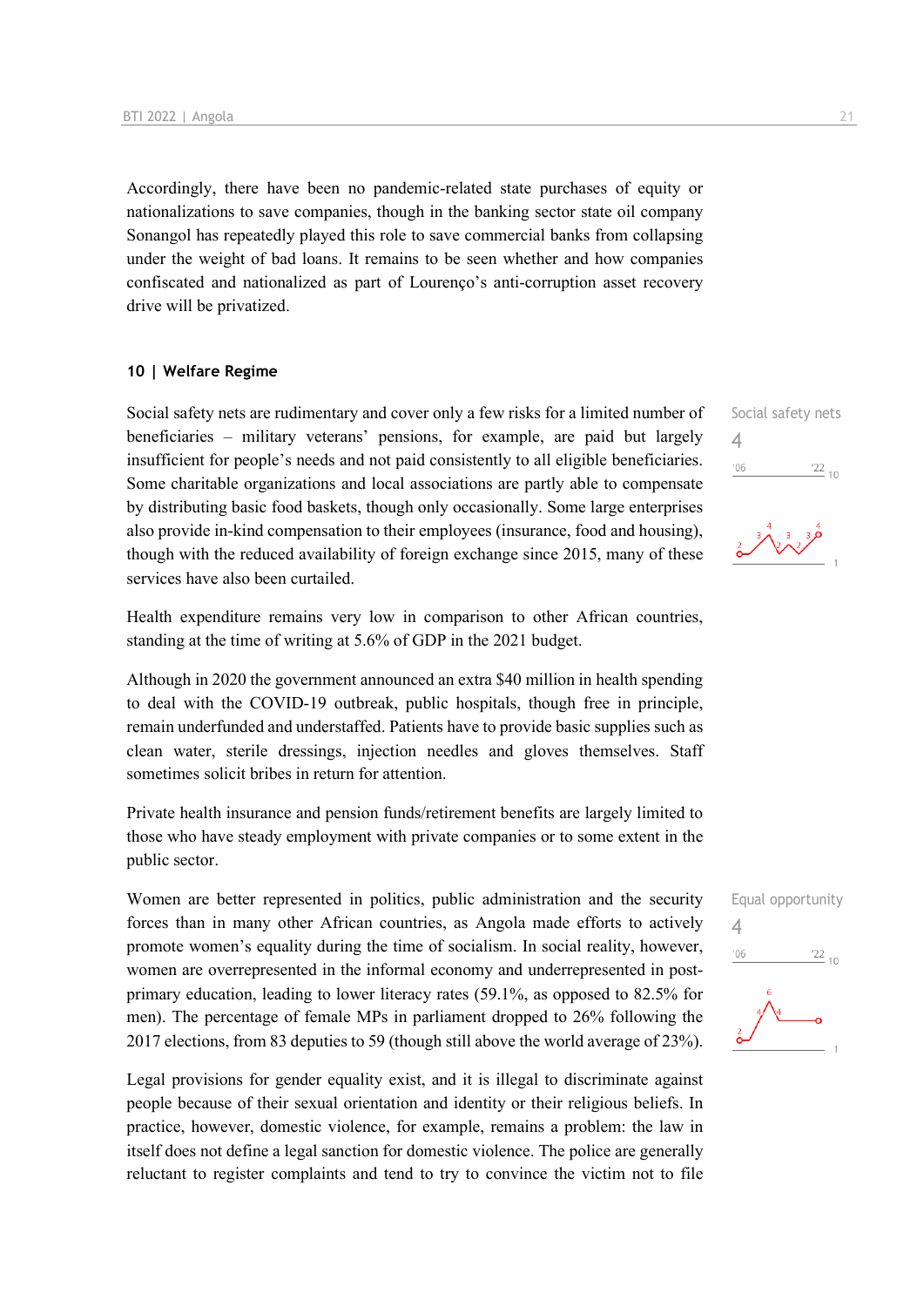charges but instead to return home and resolve the issues by talking them through. If charges are filed, the law mandates a family reconciliation, and the police will make this a prerequisite of continuing with the process of investigation and prosecution.

Muslim citizens (a small minority) face regular discrimination. Another major issue is the lack of identity documents for large parts of the population, especially in rural and border areas. As there is significant discrimination against undocumented "illegal immigrants," undocumented Angolans are sometimes caught up in the same police sweeps. Operation Transparency, launched in late 2018 by the National Police Force to combat illegal immigration, smuggling and fiscal evasion, after six months announced the successful "voluntary" repatriation of 455,022 insufficiently documented "illegal immigrants." According to human rights organizations, these sweeps were accompanied by police violence, and also included people who had been recognized as refugees in Angola.

#### **11 | Economic Performance**

Following a decade of oil-fueled double-digit GDP growth (c. 2004 – 2014), Angola's economy was plunged into a crisis in 2015, following the global drop in oil prices, and has posted negative GDP growth since.

While nominal GDP per capita contracted further to \$6,930 in 2019, inflation rose from under 10% (2013-2014) to 25.2% in December 2020, the highest value since late 2016 (32.4%). Public debt, previously at about 40% of GDP, rose steeply, reaching 109% of GDP in 2019. GDP growth has been negative since 2016, at -0.9% for 2019 and is estimated at -4% for 2020. Public debt stood at 120% at the end of 2020, and the current account balance at around \$8.5 billion, with a projected fiscal deficit of 2.2% for 2021. In recent years, public debt has increased markedly.

Though nominal unemployment figures are low, at about 6.8% of the labor force (2020), a much higher percentage of the population is working in the informal sector. The COVID-19 pandemic has led to a steep rise in unemployment, especially among youth, and further driven up consumer prices.

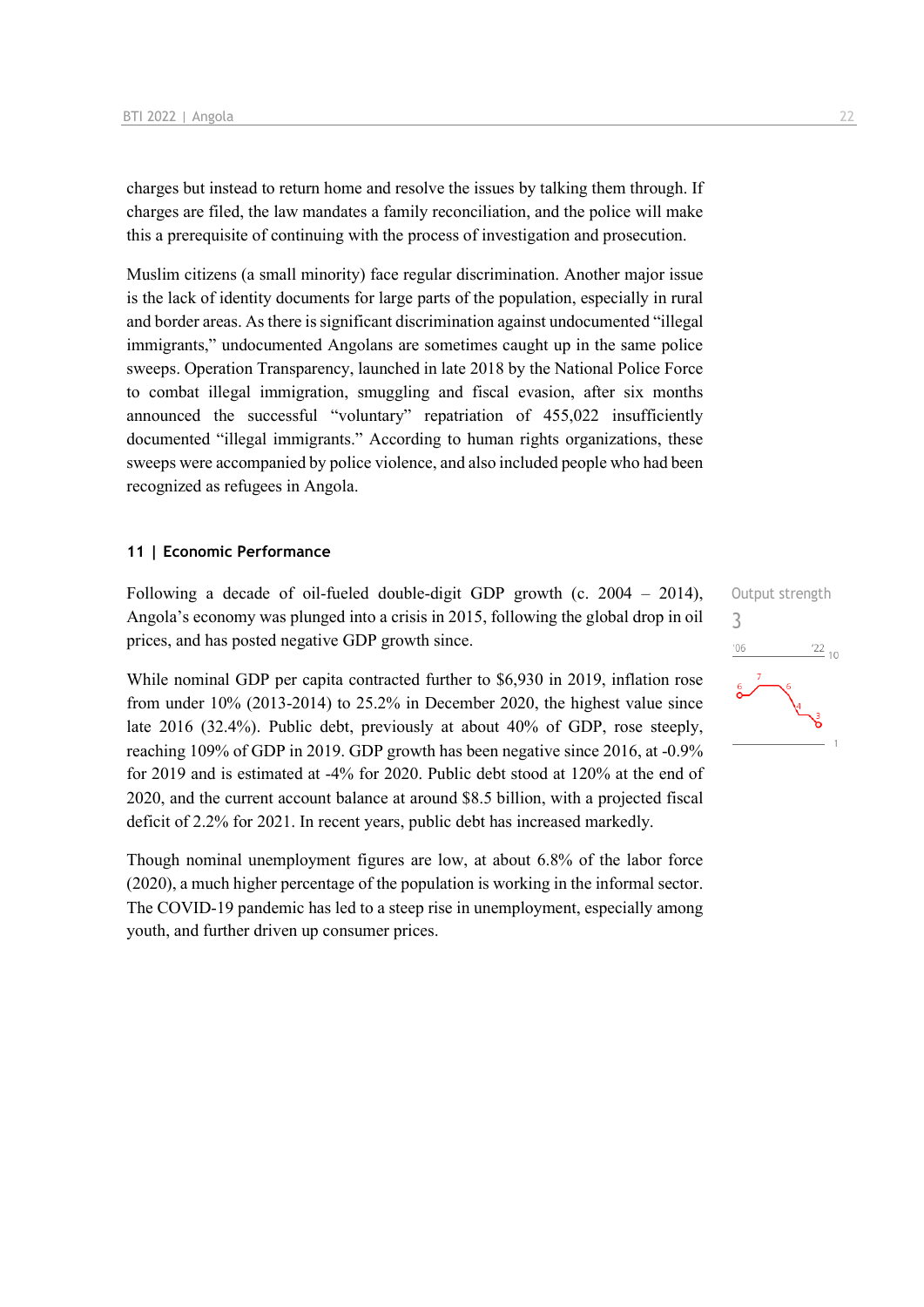#### **12 | Sustainability**

On paper, Angola has made some progress on environmental protection, introducing a string of measures and legislative tools designed to improve the government's handling of environmental issues. The country has also signed a number of agreements, notably with neighboring Namibia regarding the joint management of cross-border national parks and shared fishing grounds and has been selected to train environmental inspectors for the whole of the Southern African Development Community at the Missombo Polytechnic Institute (Kuando Kubango province). In April 2020, President Lourenço nominated the biologist Adjany Costa as minister for culture, tourism, and the environment, making the 29-year-old Angola's youngestever minister. In October 2020, however, she was removed from that post and appointed as a presidential adviser instead.

Yale University's Environmental Performance Index ranked Angola at 158th out of 180 surveyed countries in 2020, noting some improvements since the previous 2018 report, mainly due to advances in water protection and treatment. The regulatory environment, however, remains comparatively weak.

Since the end of the war, Angola has made significant progress in primary and secondary education. Its score on the United Nations Education Index was 0.5 in 2019, indicating consistent slight improvements in recent years. However, about 22% of children remain outside the education system and 48% of enrolled children do not complete primary education. Enrollment rates fall, though high for primary levels (118%), are drastically lower at the secondary (27%) and tertiary (8%) levels.

There are marked inequalities in access to education between urban and rural areas. The primary school attendance rate is 78% in urban areas but only 59% for rural areas. Secondary education attendance rates are 50% in urban areas and 14% in rural areas.

The gender imbalance (60 female students to 100 males), which is reflected in literacy rates (80% for men versus 53% for women) slightly evens out at tertiary levels (80 women per 100 men).

Despite a slight increase in public education expenditure to around 9% of government spending in 2014, the budget cuts following the oil price drop reduced it to 6.86% in the 2021 budget. Schools are oversubscribed and understaffed, and the lack of qualified teachers means that primary school teachers have very often only completed secondary education.

There is also an insufficient number of available places in the country's six public universities. Thus, there has been an explosion in the number of private postsecondary institutions, offering relatively expensive degree courses of varying quality  $\frac{22}{10}$ 

policy 3

 $06'$ 



| Education policy / |               |
|--------------------|---------------|
| R&D                |               |
|                    |               |
| 106                | $'22$ ,<br>10 |

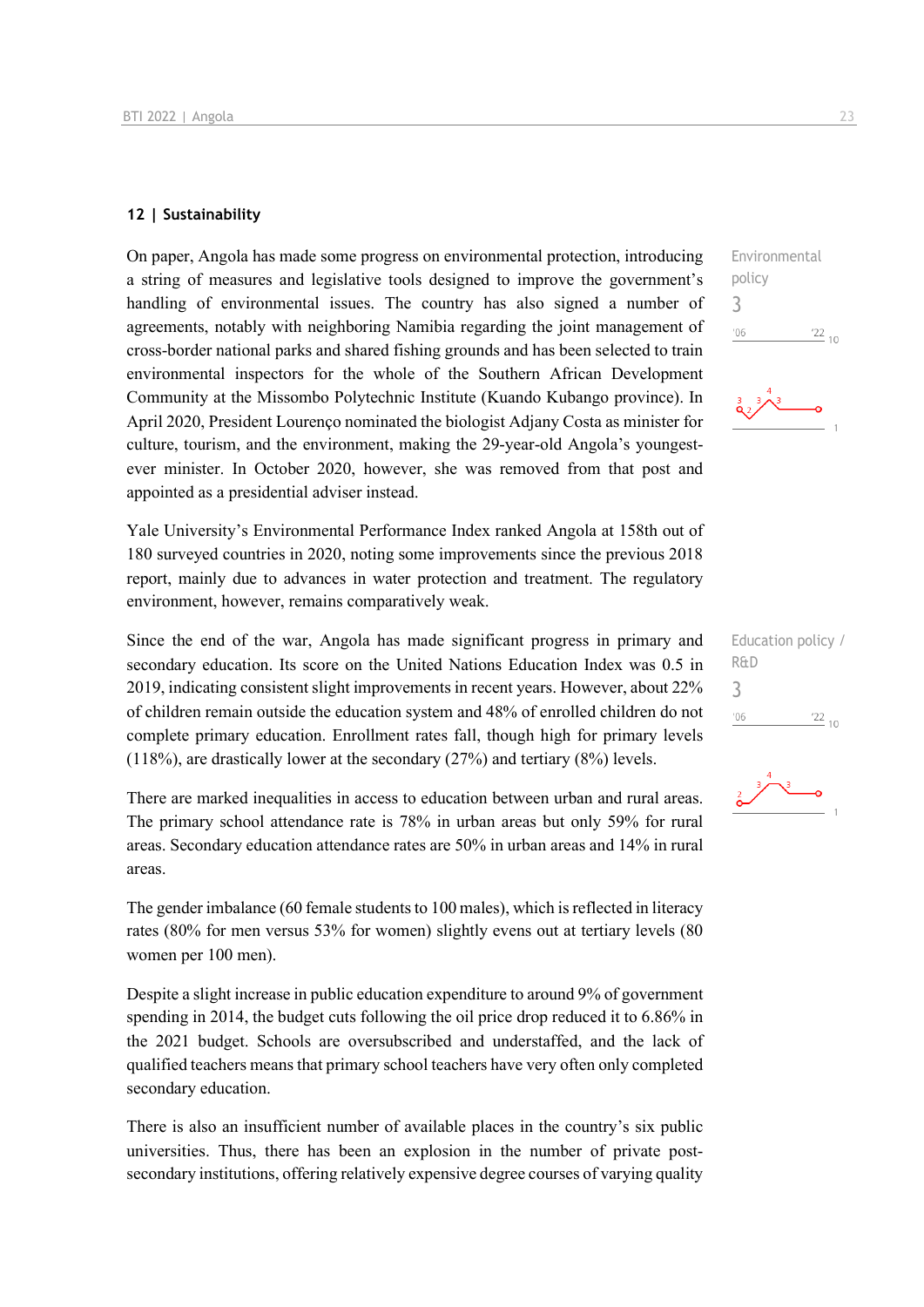to Angola's knowledge-hungry youth. Many private universities have collaboration agreements with, or are subsidiaries of, Portuguese higher education institutions. This guarantees some level of quality, but they are also by law restricted to three departments, which reduces the variety of courses they can offer.

University curricula follow the Portuguese, pre-Bologna reform model, with fouryear licenciaturas (undergraduate) and two-year mestrados (graduate, equivalent to MA/MSc), but few universities offer master's degrees, and there are no provisions whatsoever for postgraduate research.

There is de facto no R&D policy. Angolans wanting to pursue studies at the doctoral level have to leave the country to do so, and there is little to no public research funding for researchers at Angolan universities.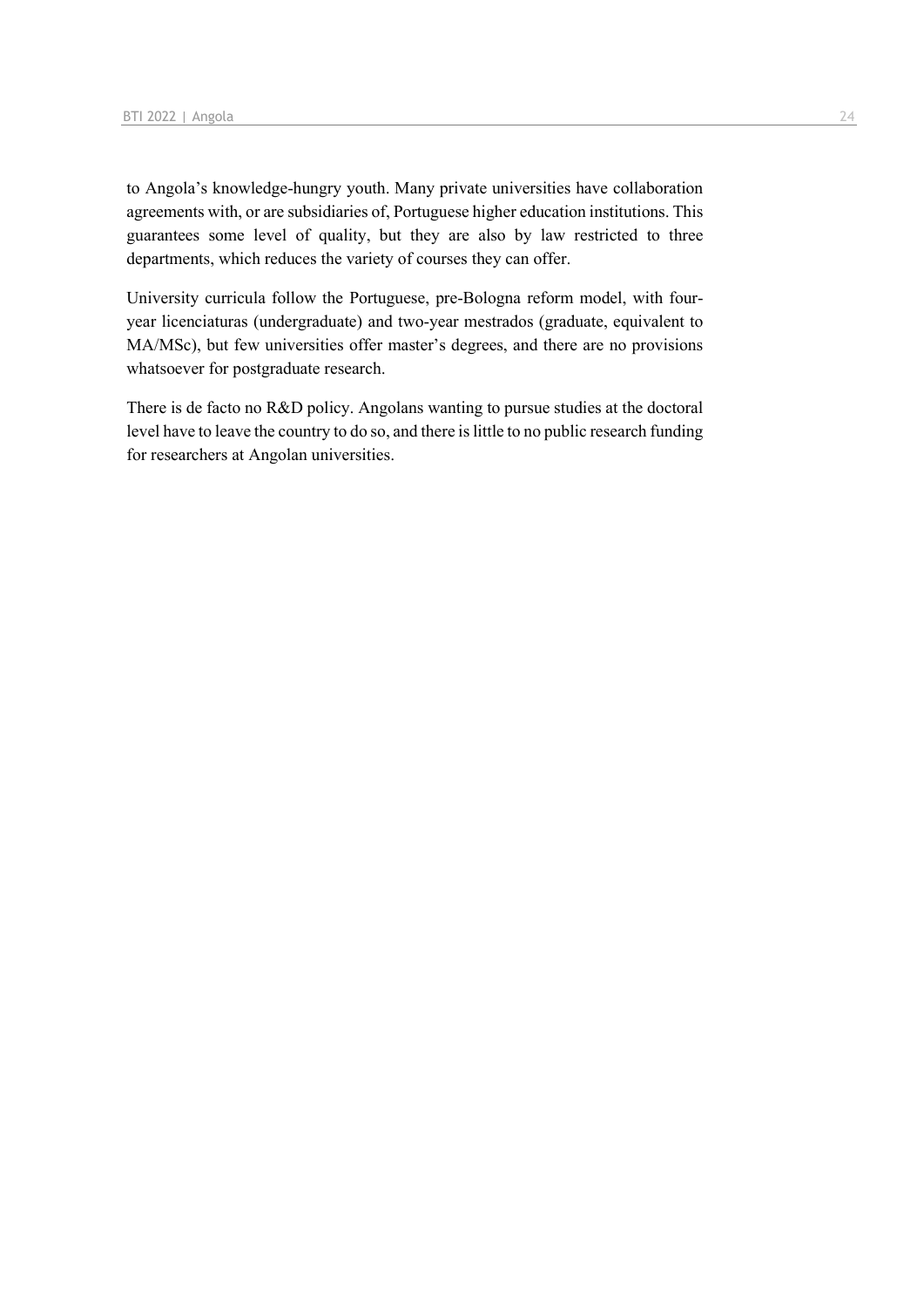## Governance

### I. Level of Difficulty

The construction and rehabilitation of infrastructure was a top priority for the government during the boom years, resulting in the rehabilitation of primary and secondary roads and railways, as well as the construction of schools and health centers across the country. However, although the improved road and railway network has significantly eased the travel of persons and goods, schools and health centers lack qualified personnel to deliver services. Moreover, the 2015 economic crisis resulted in the suspension of most construction and maintenance activities (maintenance which had already been patchy before due to graft), with many main overland roads degrading back to their old state.

Similarly, despite promises of improving services, economic activity is hampered by unreliable electricity supply, and only half of the population has access to clean drinking water. Accelerated urbanization has led to the growth of vast, densely populated informal neighborhoods in all urban centers, where the population lacks access to water, electricity, sanitation, health and education.

Angola also faces significant constraints from widespread poverty and the lack of a qualified workforce. The Catholic University's Center for Scientific Study (CEIC) estimated in its 2017 report that 41% of the population live below the poverty line of \$1.25 a day, an estimate that had not changed by the end of 2020. The southern provinces also face recurring droughts, a challenge only insufficiently addressed by the government.

These constraints have been aggravated by the effects of the pandemic. However, as these constraints were structurally engrained before 2020, the impact of COVID-19 has not been as marked as it would have been in a less constrained environment. In April 2020, the World Health Organization warned that the pandemic was likely to push Angola's weakened health system past breaking point, but the relatively strict curfew measures appear to have had an effect. By June 2020, the country had recorded 176 cases. This rose to 1,852 by mid-August and to 17,553 cases with 371 recorded deaths by the end of the year  $-$  a still manageable number by regional comparison. These numbers must be viewed in context. First, testing and reporting are likely to be imprecise. Second, and more importantly, COVID-related deaths are dwarfed by deaths from malaria (on average 10,000 per year, or 3% of worldwide malaria deaths), HIV/AIDS and tuberculosis, which remain the major health challenges.

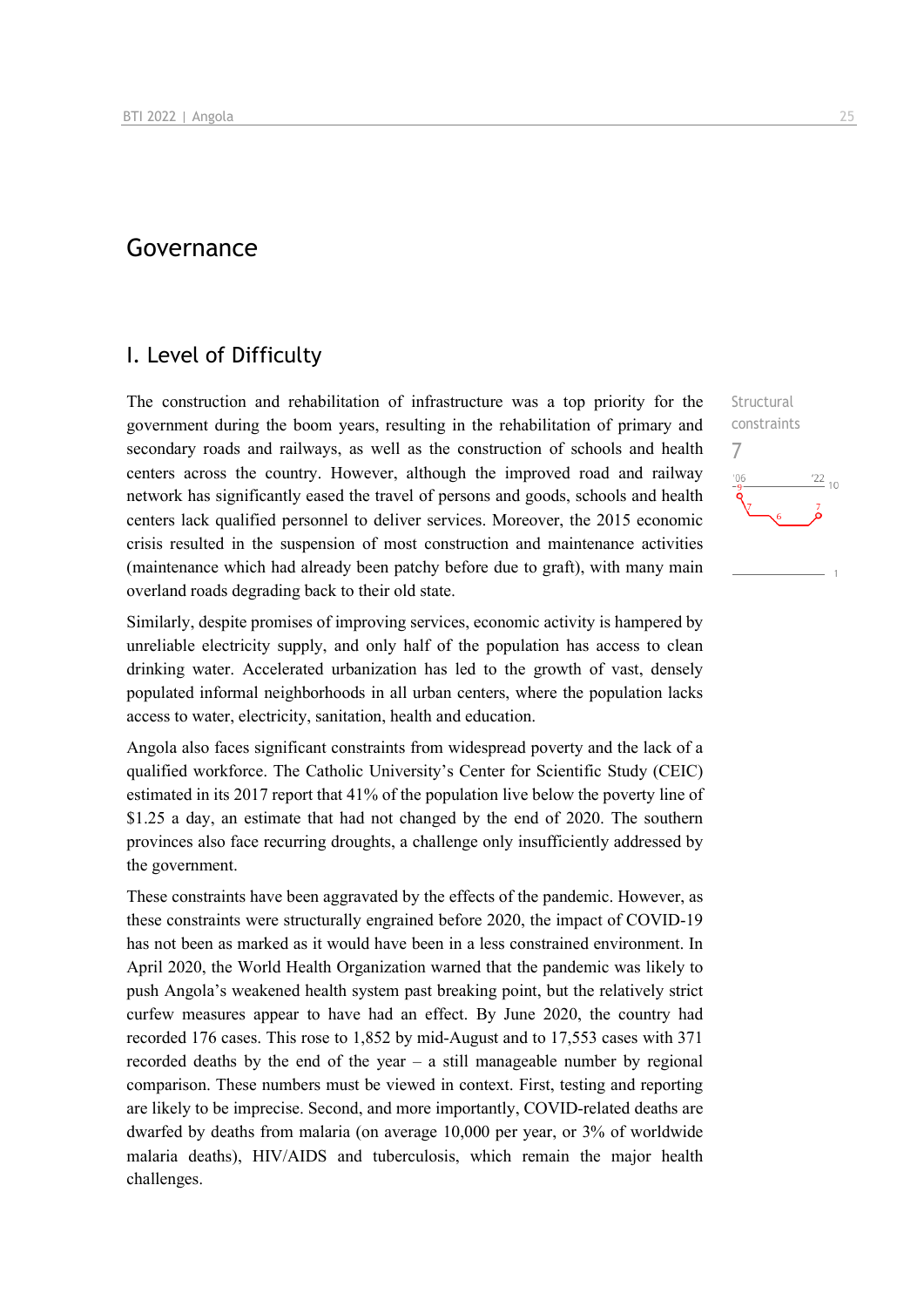And while the pandemic has had a major impact on government revenues, the government's capacity to spend was equally affected by a renewed drop in oil prices in March 2020, when the price of a barrel dropped from \$45 to \$32, wiping out 6% of GDP overnight. The initial 2020 budget had been based on an oil price of \$55 per barrel, so parliament had to ratify a revised budget in June, with a 15.7% cut overall and a 23% reduction in government spending. Debt servicing, at 56.8% of spending in the original budget, remained the largest government expenditure, greater than the sum of all other expenditures, with the debt-to-GDP ratio estimated at 130% at the start of 2021.

Civil society in Angola is relatively young and weak. It is hampered by structural constraints and obstacles deliberately put in place by the regime. There was an increase in civic activism in the 1990s, when civil society associations (primarily the churches) were very active and vocal in calling for peace and a negotiated settlement to the conflict. However, the government has increasingly curtailed the space for independent civil society activities since the run-up to the first postwar elections in 2008.

The government has encouraged the growth of "organized civil society," associations active in "nonpolitical" areas who deliver services such as education, health, water and sanitation in the government's stead. Equally, it has fostered or created "dependent" civil society organizations, which dispense funds to whitewash the image of the regime.

There has been a renewed upsurge in independent and unorganized civil society activism since 2011, when youth protesters organized anti-government demonstrations to protest against President dos Santos clinging on to power, poor governance and nonexistent services. However, protest activity has been very limited in scale and reach since, and security forces have acted very swiftly and decisively against any attempts to protest. Around the 2017 elections, however, some of these loosely associated groups did independent vote tallying, and some rallies in 2018, such as a women's march against a new abortion law, were not hindered by the police. However, since 2019, popular dissatisfaction with Lourenço's handling of the economic crisis has been on the rise again, resulting in a hardening stance against civic protest again.

Churches – including the Catholic Church, which seemed largely supportive of the government until the 2017 elections – have recently taken on more critical and independent positions, expressing outspoken criticism of the government. Similarly, some established independent NGOs such as Action for Rural Development and Environment (ADRA), Omunga and SOS Habitat have been active in rural and periurban areas, successfully challenging the government on specific issues such as rural livelihoods and housing.

Civil society traditions 7 $\frac{22}{10}$  $106$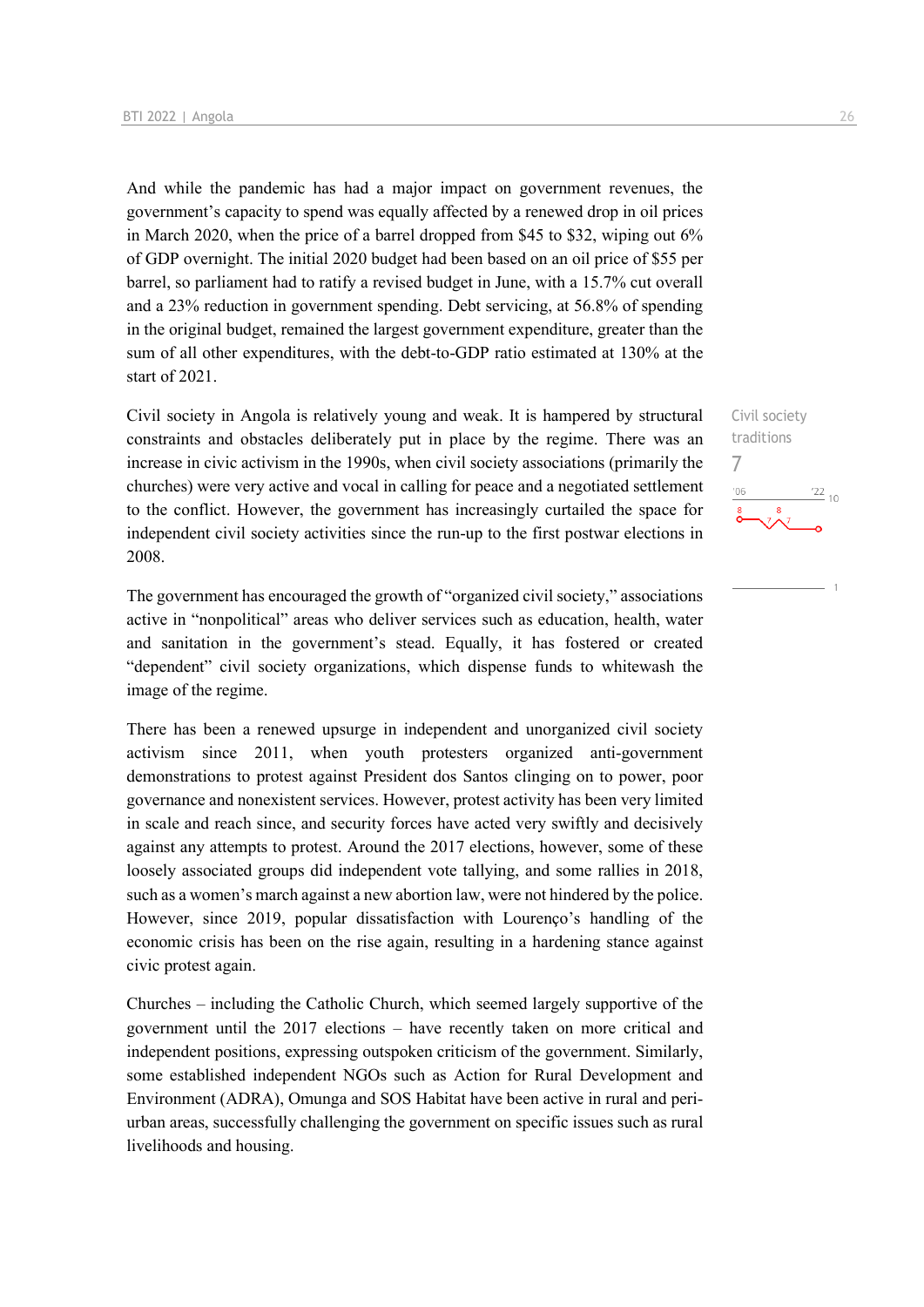The MPLA's dominance of political and economic life leaves little space for dissenting voices to emerge. Despite a fairly high potential for class conflict and social unrest due to the growing frustration of marginalized urban youth, there are very few open conflicts in Angola at the moment. While frustration over the persistent economic crisis and the lack of opportunities has been mounting, especially since COVID-related restrictions were introduced in 2020, this has not translated into violence, manifesting only in peaceful, if repressed, demonstrations.

The separatist rebellion in the northern Cabinda province continues to be active, albeit at a very localized and low level, and there are sporadic incidents of violence in the diamond-producing Lunda provinces. These are also the only two areas where ethnoregional identities are mobilized in local conflicts; otherwise, there are no open divisions along ethnic or religious fault lines.

## II. Governance Performance

#### **14 | Steering Capability**

Due to the dominance of the presidency over all branches of government, the institutions of the administration that could drive reforms are regularly overruled by "higher orders."

For years, strategic prioritizing appeared to be concerned primarily with maintaining power and maximizing economic benefits for the ruling elite – and the government has been relatively capable and successful in that respect. Other than that, there appears to be little institutional capacity for or interest in harnessing and organizing domestic or foreign expertise and basing policy decisions on assessments or evidence. Accordingly, policy targets such as the much-vaunted diversification of the economy away from oil, which has been part of the government's rhetoric for more than 10 years, have failed to materialize because there is little follow-through beyond lofty pronouncements.

The new president, João Lourenço, has started to enact some reforms that would improve Angola's international image, attract foreign investment and put the economy on a sounder footing. This includes a restructuring of the governance of the oil sector and increased competencies for the National Bank of Angola to regulate the banking sector, accompanied by a high-profile, if selective, fight against corruption. Here, we can see some evidence of strategic priorities being tailored to fulfill IMF requirements.

In that sense, the pandemic has played into the government's hands. It has justified, for example, the postponement of local elections, while easing access to foreign loans

#### **Question** Score

#### Prioritization 5 $06'$  $\frac{22}{10}$



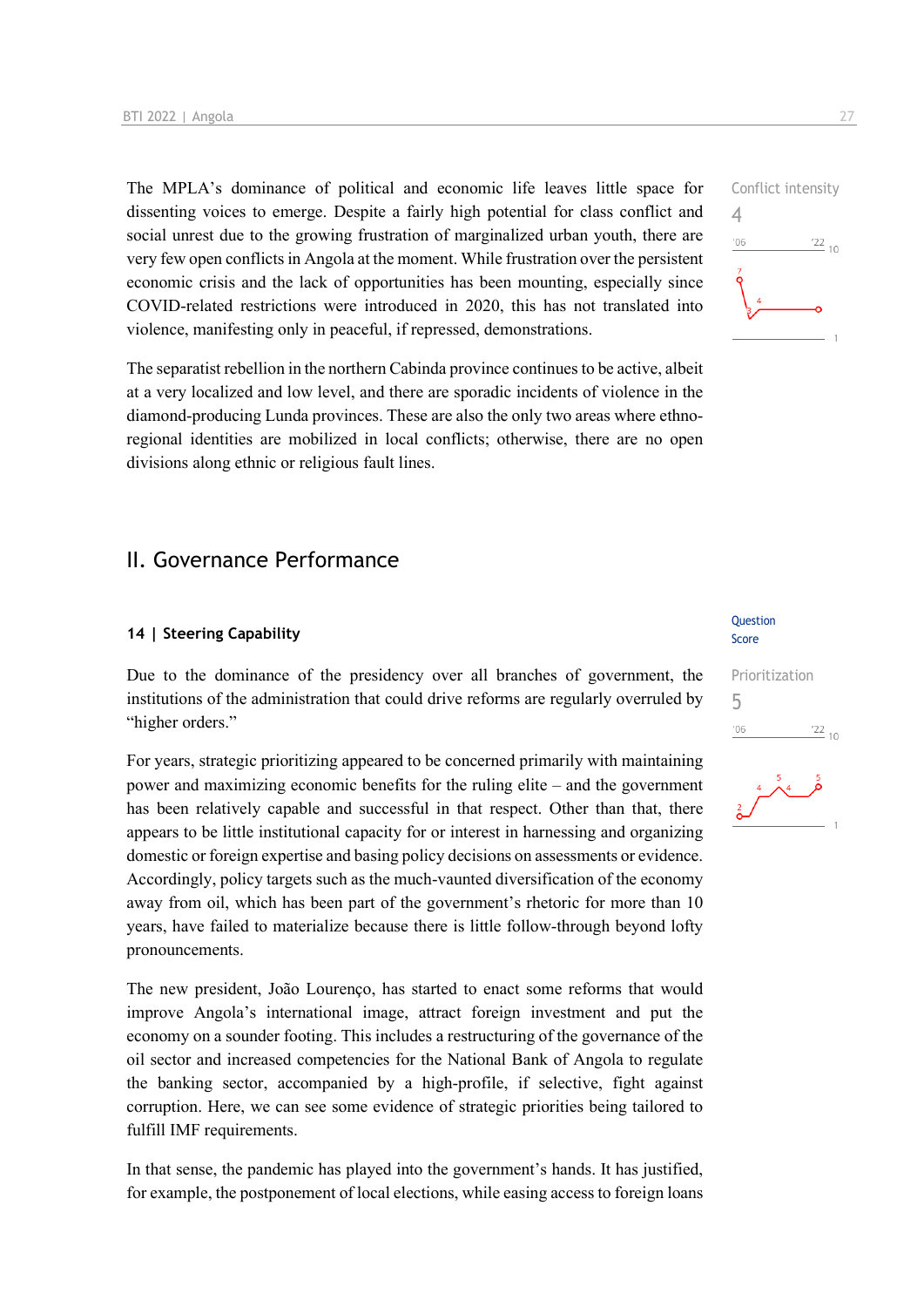and debt rescheduling/relief. In the period under review, there was also some success in setting short-term strategic priorities. Measures adopted by the government to stem the spread of COVID-19 appear to have been relatively effective with regard to the public health impact of the pandemic, which was not as catastrophic as predicted. At the same time, this diverted resources from the fight against the three major causes of death in Angola – malaria, HIV/AIDS and tuberculosis – with Angola still making up 3% of malaria deaths worldwide.

As a consequence of Angola's top-heavy policy-setting process, the implementation of policies has overall been patchy. Certain policies that are deemed top priorities and that are to do with maintaining regime stability, internal and external security, and positioning Angola as an attractive destination for foreign investment, have been implemented relatively swiftly.

Other professed policy goals that do not directly serve these priorities – such as improving the delivery of basic services to the population, the creation of jobs and social housing (all regularly part of the MPLA's electoral promises and rhetoric) and diversifying the economy away from oil – have only been very partially implemented. Measures to improve order and organization, such as Operation Rescue, launched in 2018, and goals to regularize informal street vending, have been implemented in a haphazard and patchy way. Indeed, while authorities hailed Operation Rescue as a great success, street vendors' associations complained about harassment, violence and extortion by the police, and noted that none of the promised permits were available from municipal administrations.

While the postponement of local elections, allegedly due to the COVID-19 outbreak, could be seen as a failure of implementation, many Angolans (and, most vocally, opposition parties) saw this primarily as due to continued lack of political will rather than actual constraints.

The impact of the drop in oil prices in late 2014, which caught Angola seemingly unawares, shows that there has been zero policy learning from an earlier, shorter oil price drop in 2008-2009. Back then, the government had to appeal for an IMF standby credit and started introducing some incremental improvements in budget transparency and spending coordination, only to abandon these reforms as soon as the oil price rebounded.

Development projects are often designed according to grand political intentions and wishful thinking rather than based on specific empirical needs, and there appears to be relatively little interest in commissioning studies or taking into account existing study results to shape and adapt policies. Ambitious plans to revitalize cross-border rail cargo to export minerals from the Democratic Republic of Congo (DRC) and Zambia through the Angolan port of Lobito, for example, largely failed to materialize because the tracks on the DRC side have not been rehabilitated yet.

Implementation 4  $\frac{22}{10}$  $'06$ 





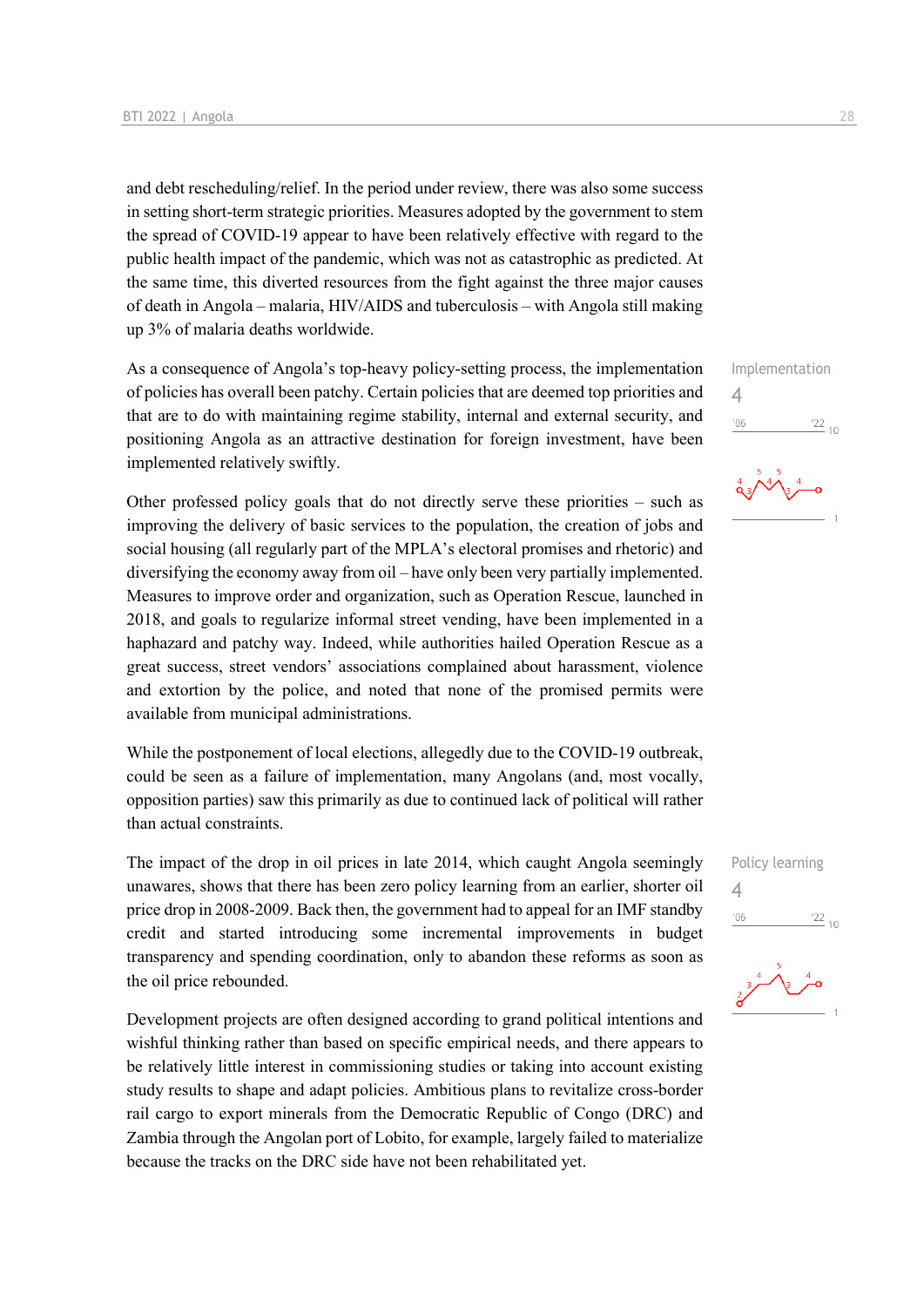By comparison, COVID-19 measures, while experienced as relatively drastic by citizens, were implemented rather swiftly and sweepingly, leading to relatively lower recorded infection rates in comparison to more developed countries.

We can therefore observe some evidence of improved policy learning in specific strategic areas, for example adopting much more rigorous restrictions to public life to prevent the spread of COVID-19 than in some more market-oriented countries. In terms of macroeconomic policies, however, the government sticks closely to orthodox policy recommendations by multilateral lenders, showing some responsiveness to external pressures but little ambition or capacity to devise more innovative solutions.

#### **15 | Resource Efficiency**

Overall, government spending priorities make rather inefficient and wasteful use of available resources, a problem that has been compounded by a lack of budget transparency. Although the Open Budget Survey noted some improvements between their 2017 and 2019 reports, Angola still ranks among the countries that make available the least information to their citizens.

The civil society organization the Angolan Association for Rural Development (ADRA), which publishes a report on the state budget annually, criticized the proposed 2021 budget. Rather than, as stated in the budget proposal, giving priority to financial stability, economic diversification and protection of vulnerable population groups, the lion's share of the budgeted expenditure (53%) is allocated to debt servicing. Another 21% is earmarked for operations that are essential to maintaining the country's sovereignty, namely defense and local police forces. This is followed by the social sector (18.8%) and the economic sector (7.4%), which is clearly insufficient to fuel growth in an economy that, in addition to languishing over the past five years, has been hit particularly hard by the impact of coronavirus restrictions.

Because the overall budget was reduced from 2020, many sectors are seeing a budget reduction in absolute terms, despite nominal increases in budget share. For example, ADRA reports that the education sector is seeing a reduction of real expenditure by 5%. Health, while allocated a nominal 3% increase in budget share, has also seen its absolute amount shrink from 2020. Measures to fight unemployment, which should be a top priority, especially in the current context of the pandemic, will receive AOA 13 million (\$20,000), while defense spending will amount to AOA 615 billion (\$936.4 million).

This is compounded by severe regional imbalances across the country: Luanda, which is home to just over a third of the national population, receives almost 75% of the budget, with the rest spread unequally across the remaining 17 provinces. Of these,

Efficient use of assets 3 $06'$  $^{22}_{-10}$ 

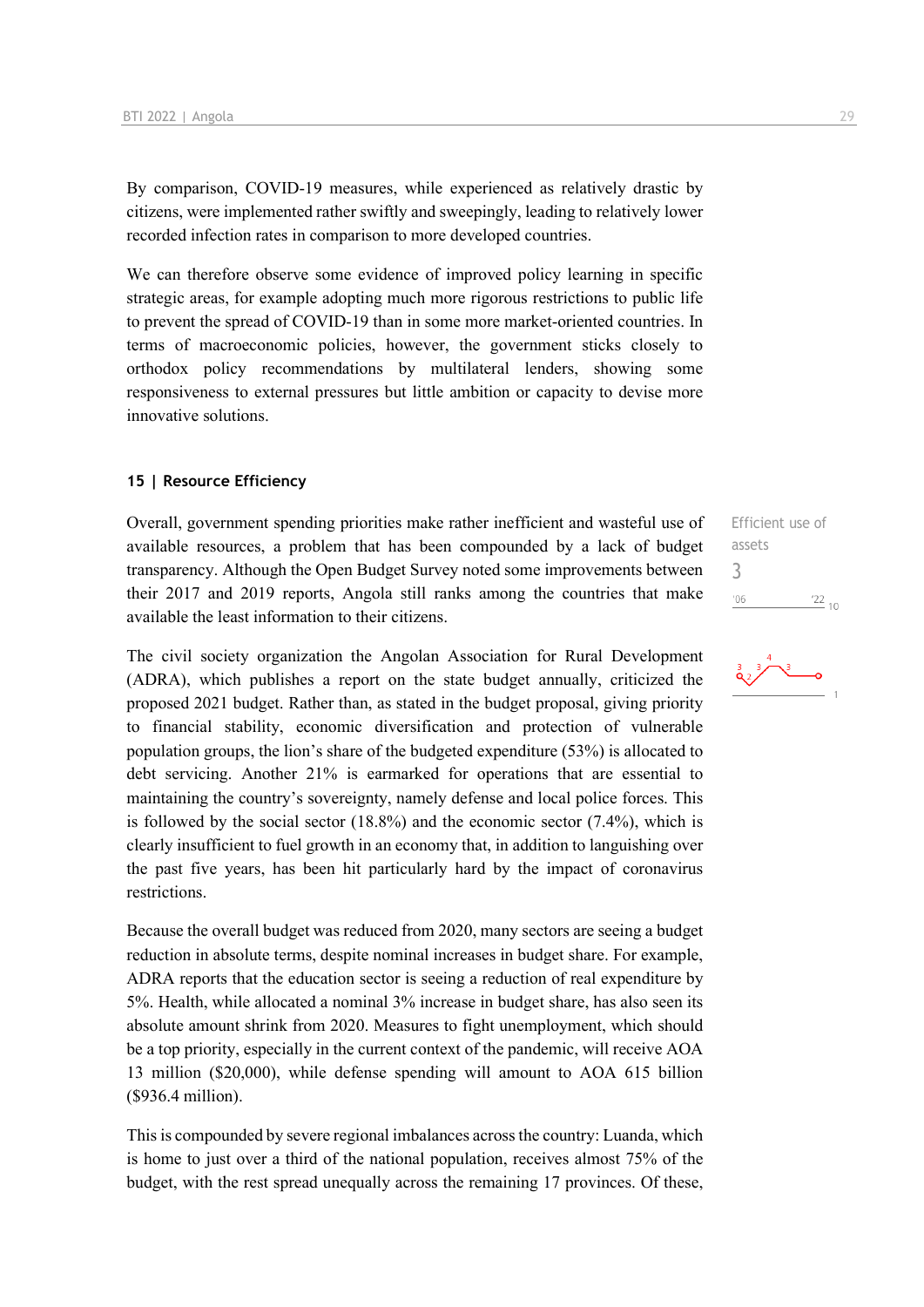Benguela receives the highest (2.9%) and the remote eastern province of Kuando Kubango the lowest (0.79%) share of spending. Therefore, ADRA notes, Angola is trying to address an extraordinary situation with ordinary measures, continuing with mismatched spending priorities as in previous years.

Policy setting and coordination ultimately rests with the president. Under dos Santos, this resulted in intentionally cultivated overlaps of competencies and competition between the presidency, the dossier ministries and ad hoc commissions set up by the president.

However, since coming to power in 2017, João Lourenço has taken some steps to widen and improve the coordination process. The Commission for the Reform of the Oil Sector, for example, set up early into his mandate, brought together representatives from oil majors, state oil company Sonangol and the Ministries of Petroleum and Finance. It was widely hailed as a significant step toward improving the oversight of the strategic oil sector because it reduced Sonangol's regulatory influence. In an effort to curb public spending as part of the deal with the IMF, the number of ministries was also reduced from 28 to 21.

Nonetheless, the verticality of command lines continues to pose challenges to policy coordination. The dismissal and appointment of provincial governors – especially for the capital, Luanda – is a prime example of this phenomenon. Previous office holders were scapegoated for failing services and incoherent urban planning, while specialist commissions supposed to deal with urban planning and rubbish collection have ultimately little autonomy to push through reforms. Municipal and district administrations have little autonomy and regularly find their decisions revoked by "higher directives."

Since coming to power, President Lourenço has made some decisive, if selective, high-profile moves against grand corruption. These have specifically targeted the children of ex-President dos Santos and their allies in public administration. While some of these investigations have resulted in trials, with condemnations and the confiscation and nationalization of certain economic assets, many Angolans in the period under review have begun to worry that old networks of elites are simply being replaced by new ones. Nonetheless, Lourenço's fight against corruption has been successful in reassuring foreign investors and multilateral donors.

There are formal mechanisms at various levels to ensure integrity, but they are often weak or untested. Lourenço's attorney general has made great strides in opening investigations into figures of the previous administration (under dos Santos), and several of these high-profile cases have resulted in asset seizures and condemnations. In August 2020, the ex-president's son and former head of Angola's Sovereign Wealth Fund, José Filomeno "Zénú" dos Santos, was sentenced by the Angolan Supreme Court to five years' imprisonment for fraud and influence-peddling. In September 2020, Carlos São Vicente, the husband of Irene Neto, daughter of Anti-corruption policy  $\Delta$  $^{\prime}06$  $\frac{22}{10}$ 

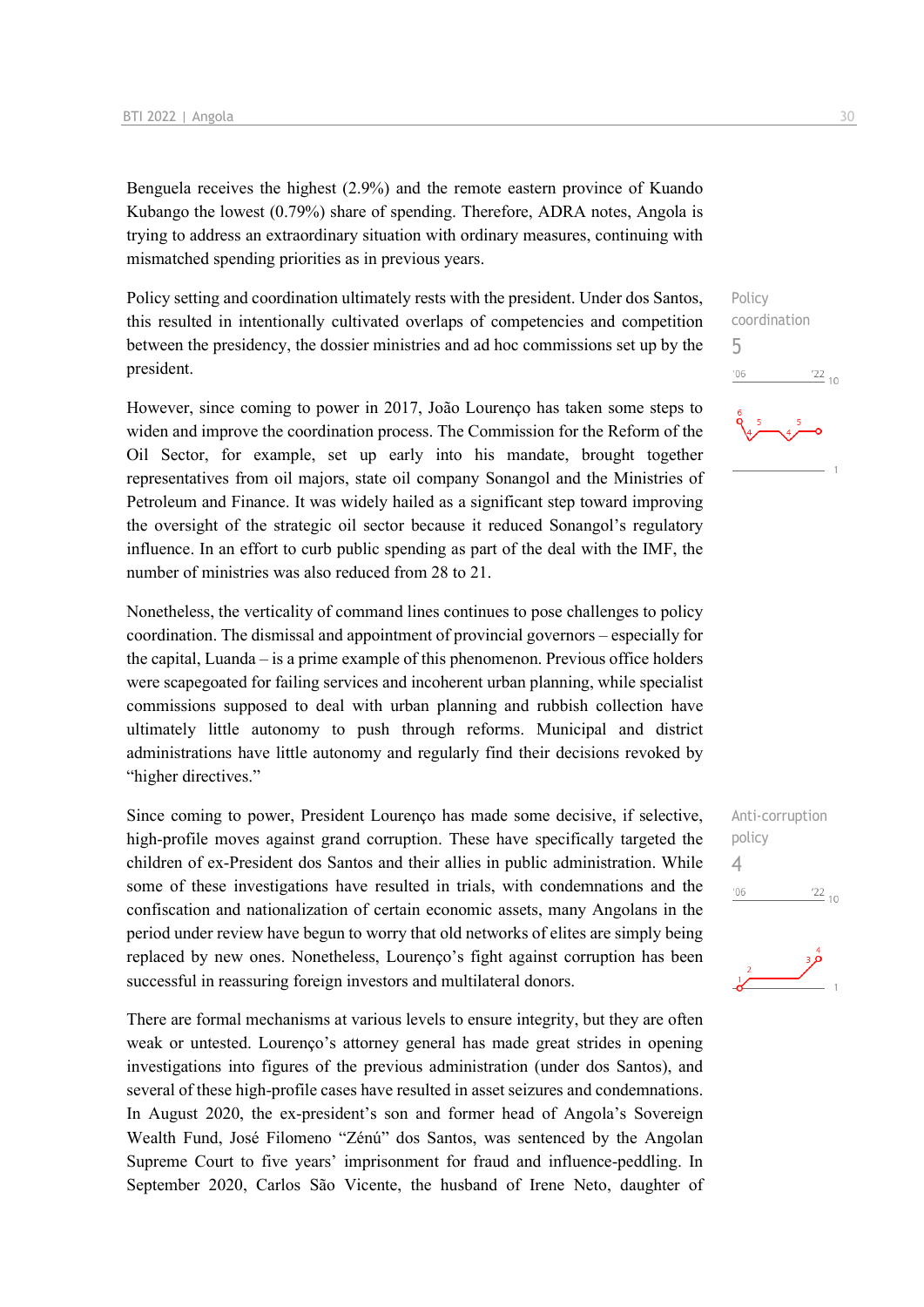Angola's first president, was placed in preventative prison pending an investigation, with his Angolan assets confiscated. However, for each of these examples, there's a counterexample. In August 2020, President Lourenço's daughter, Cristina Dias Lourenço, was appointed executive administrator of the new Angolan stock exchange (BODIVA), a decision strongly criticized by opposition parties and civil society. And in September 2020, a Portuguese news channel reported that the president's chief of cabinet, Edeltrudes Costa, had illicitly enriched himself under both dos Santos and Lourenço. According to the report, Costa's company, EMFC, a so-called service delivery firm, had benefited from government contracting, allowing him to amass a fortune of around  $E20$  million. Despite a public outcry, calls for an investigation and his dismissal were not heeded.

Moreover, public procurement is often untransparent, and the MPLA has access to state funds that other parties don't have. In addition to grand corruption, petty corruption remains rife, especially in dealings with the public administration and the police, even though citizens have lately begun denouncing cases of attempted bribery.

#### **16 | Consensus-Building**

There is a broad consensus among all actors on democracy as a system of government, the consolidation of which is widely held as a long-term goal. Within that system, however, the ruling party holds an unshakable belief in its destiny to rule unopposed and, while it allows for some expression of political opposition and dissent, it has a history of severely repressing anything that would threaten its dominance.

This is equally true for the principle of market economy, upon which all actors agree, even if there are some disagreements about the degree of redistribution the state should aim for. However, as above, at least during the dos Santos years the market economy was significantly skewed to the benefit of a relatively small, politically connected elite. While President Lourenço has taken first steps to dismantle these oligopolies, it remains to be seen whether this will mean a genuine opening up of market opportunities for Angolans of all political stripes or simply the replacement of one network of beneficiaries with a new one.

President Lourenço has donned the mantle of a reformist and has reached out to opposition parties and civil society activists. The change of tone has been especially notable regarding the latter, who had faced judicial prosecution, harassment and imprisonment under dos Santos. That change was most evident when some of the most prominent civil society representatives were invited to the presidential palace in 2018 and the president encouraged them to "continue their important work." However, in the review period there was a noticeable hardening of tone again against critics of the regime, with protesters facing violence and opposition parties weakened by administrative and financial hurdles. The MPLA also has a long history of co-



Anti-democratic actors 4 $\frac{22}{10}$  $06'$ 

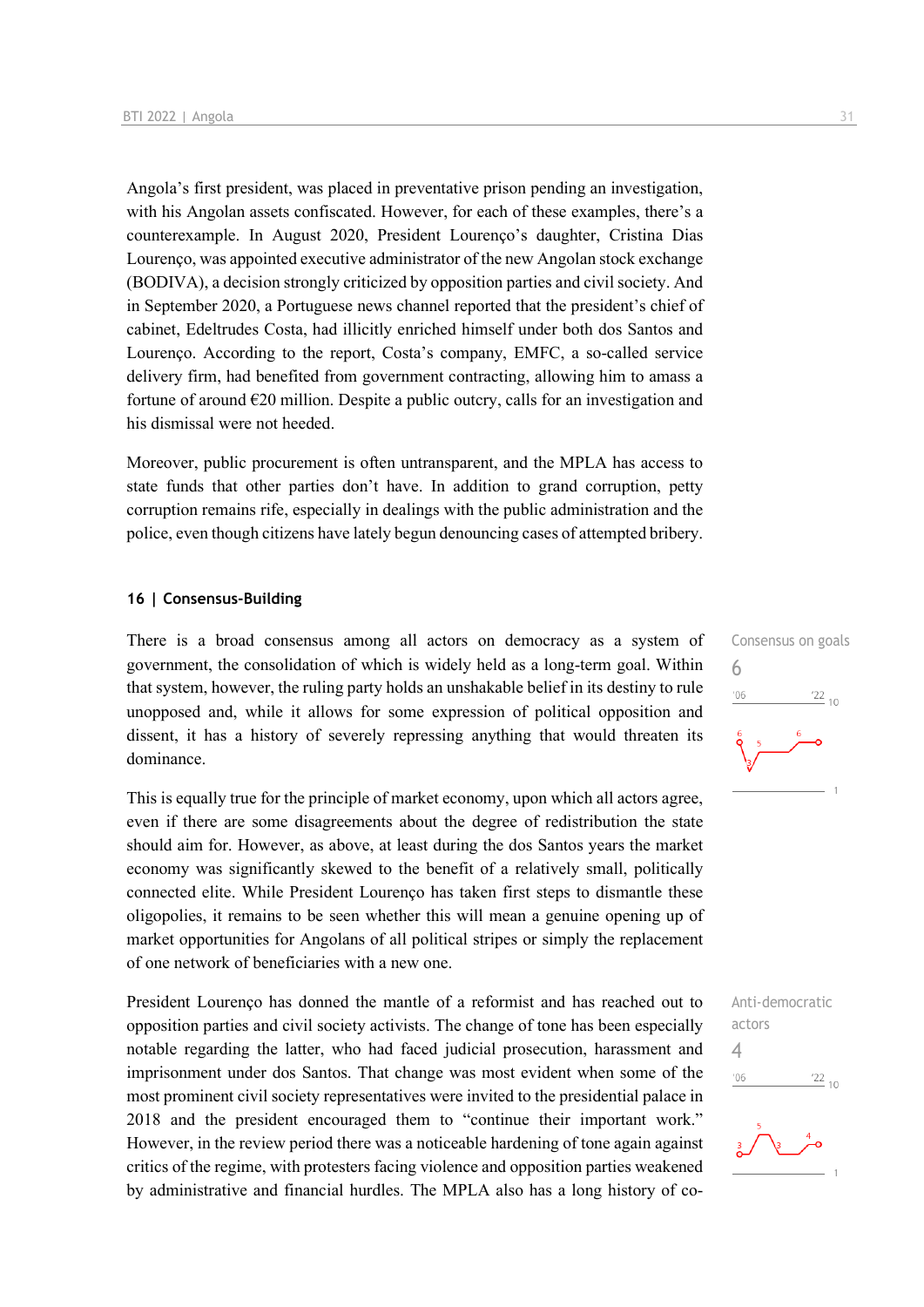opting or buying off potential opponents, including people in the military command and civil society activists (though the latter are generally only anti-regime and not anti-democratic). In that sense, leading parts of the MPLA remain the strongest antidemocratic veto power in practice.

There are nonstate actors, such as the separatist FLEC in Cabinda and the autonomist movement of the Lunda-Chokwe, that are characterized by the government as antidemocratic because they seek independence from the Angolan state, sometimes by violent means, though the government's own democratic credentials remain questionable. These movements are largely contained by military force.

The main cleavage in Angola is social, between a large proportion of the population who remain poor and a small, wealthy elite (buffered to a certain extent by a small, urban middle class). That cleavage also represents a marked urban-rural imbalance. While during the final years of dos Santos's rule this led to growing frictions, this tension has to some extent been defused by the election of João Lourenço, who has adopted a reformist stance and taken up some of the parliamentary and civic opposition's most pressing demands.

Ethno-regional cleavages have been largely absent from Angolan formal politics, and both MPLA and UNITA take great care to not stir up any possible conflict based on this. With the exception of local separatist (Cabinda) and autonomist (Lundas) movements, all parties evoke national unity, although the smaller Social Renovation Party (PRS) advocates for a more federal model with greater competences devolved to the provinces.

Although internal asymmetries are generally glossed over or taboo in political debate, the government is not beyond exploiting latent suspicion of foreigners for its own purposes, as evidenced by the sometimes virulent anti-Islam opinions professed by some exponents of the regime.

As part of his reformist agenda, President Lourenço has also increased formal civil society consultations, for example, when setting the 2019 state budget and when discussing the new penal code. This constitutes a significant step forward, as under the previous president civil society was largely excluded or was serving as a mere fig leaf for government decisions. Consultation mechanisms at the local level exist in the form of social consultation and coordination councils (CACS), though their effectiveness in actually influencing local policymaking has been questioned by academic and NGO research.

President Lourenço in May 2020 held a first civil society consultation to discuss measures to fight and alleviate the effects of the COVID-19 pandemic. Following this, September saw the creation of an Economic and Social Council, which brings together 45 representatives of civil society, academia, and the entreprenariat, including some well-known critical voices. However, between the inaugural

Cleavage / conflict management 6  $106$  $\frac{22}{10}$ 

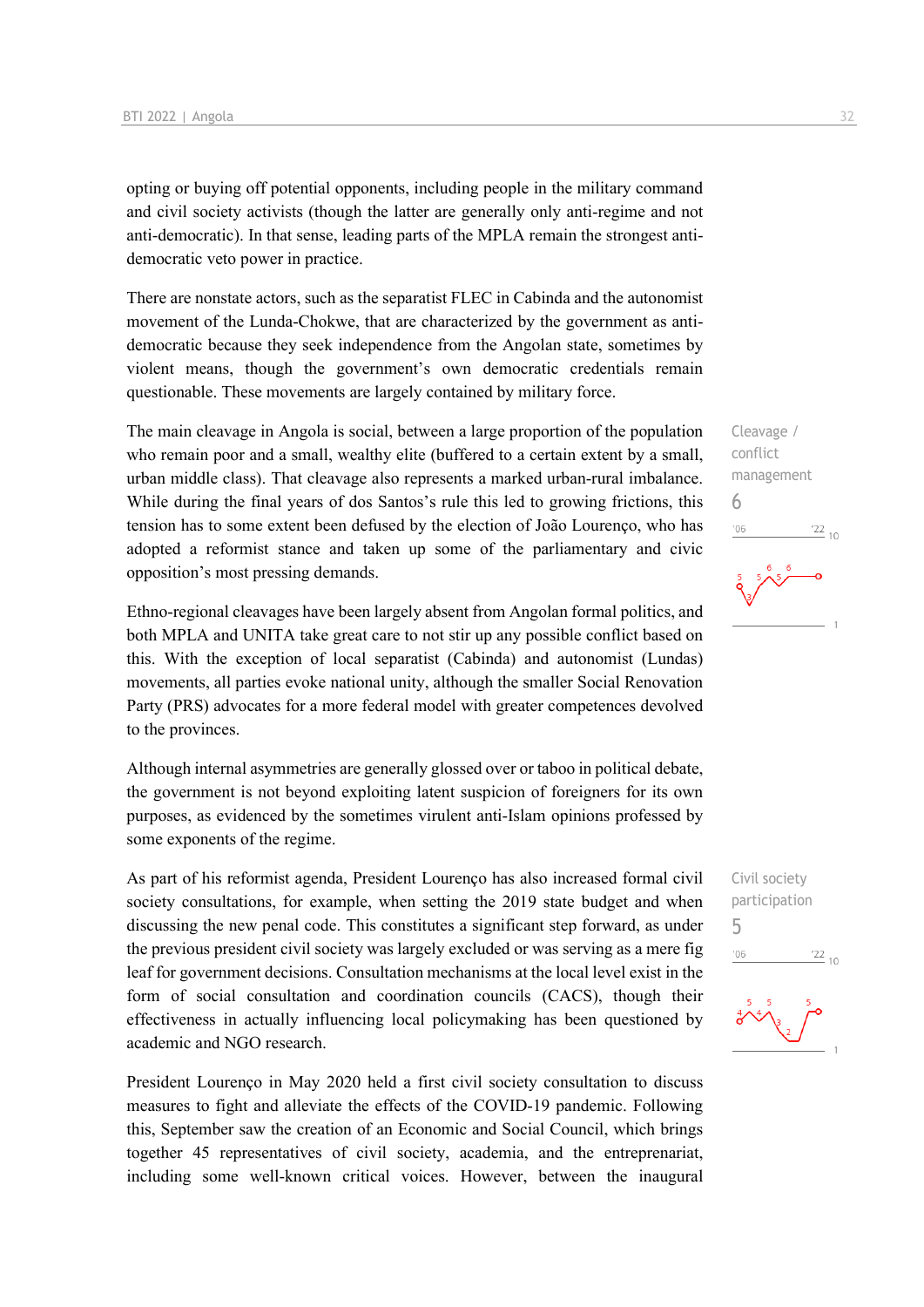ceremony in late September and the time of writing, the council recorded only one, unspecified "working" meeting (held in December 2020). Members reported to the press that some 50 issues across six major thematic areas were raised and passed on to the president.

Any substantial reconciliation process is markedly absent from the Angolan public sphere. The government has actively promoted a dominant discourse that reduces the civil war to an "actor-less" calamity that befell the Angolan people as a whole and led to the widespread destruction of infrastructure. To avoid addressing its role as one of the two parties in the conflict, reconciliation has thus been reduced to the material dimension of reconstructing infrastructure.

Nonetheless, the government also likes to remind UNITA of its role as the "rebel movement" in the civil war whenever the opposition dares to question the postwar status quo, branding any criticism of the government as an attempt to destabilize the country and derail postwar economic recovery.

Apart from the civil war, the major divisive incident in Angola's recent history was a popular uprising, possibly an attempted coup, on May 27, 1977, and the subsequent violent reprisals by the government against suspected putschists and their families. For several decades, the official attitude toward these events was one of denial and lingering fear, which made May 27 a taboo topic for an entire generation. Since the election of President Lourenço, there have been new calls for a "truth commission" to clarify the events of May 27, 1977, and after.

#### **17 | International Cooperation**

Angola has a checkered track record when engaging with multilateral assistance. As the end of the war in 2002 coincided with the start of a new commodity super cycle, the government was flush with oil money for the better part of a decade and could embark on an ambitious reconstruction drive without having to seek assistance from international financial institutions, eschewing the political conditionalities attached to these loans.

The attribution of an IMF standby credit in 2009, following a drop in world oil prices, constituted a departure from that model, though once prices recovered the impetus to improve financial transparency was lost. Negotiations with the IMF in 2015 were scuttled when the then president, José Eduardo dos Santos, stated that the country did not need its assistance and negotiated new loans from China instead.

President Lourenço's government initiated new negotiations with the IMF, which resulted in the signature of the extended fund facility (EFF) in August 2018. The \$3.7 billion program comes with IMF technical support to broaden the taxpayer base, reduce wasteful spending and improve fiscal transparency, as part of the government's January 2018 macroeconomic stabilization program.

3  $'06$  $\frac{22}{10}$ 

Reconciliation

 $\sum_{1}^{2}$ 

Effective use of support 6 $-06$  $\frac{22}{10}$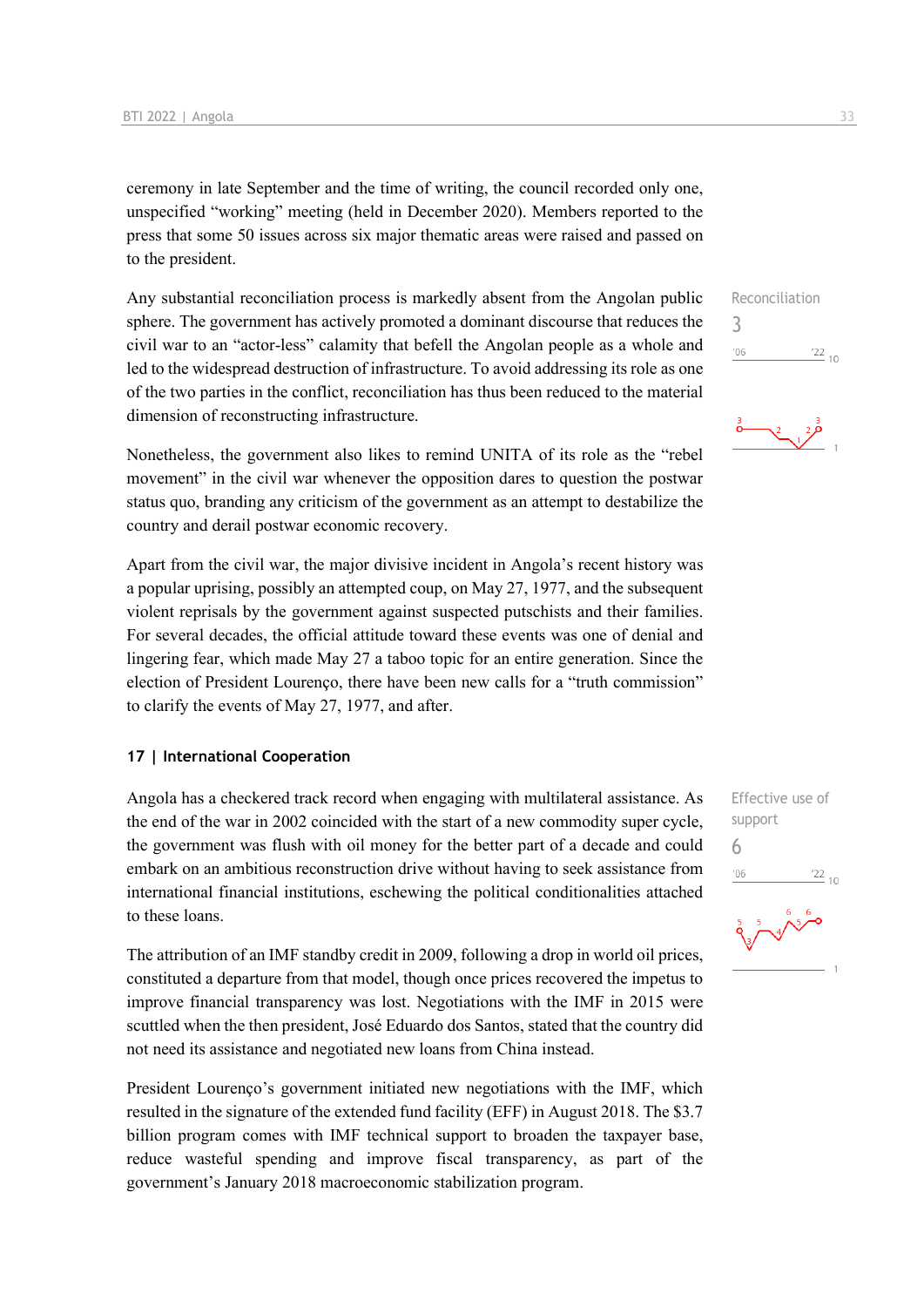Angola's economic credibility also suffered significantly in the last three years of dos Santos's tenure as president, mainly because of contract and corruption risks, as well as the overall poor performance of the Angolan economy. One of Lourenço's key political priorities has been to improve Angola's international image, which has been relatively successful so far. This is to do with some of the reforms his government initiated, including a very vigorous public crackdown on the previous administration's most egregious excesses of corruption and the successful negotiation of IMF assistance. However, repeated delays in joining the SADC free trade zone (see "Regional cooperation") also undermine the government's credibility in that respect.

On the political stage, the dos Santos government was somewhat more successful in positioning Angola as a regional powerbroker, with himself as the elder statesman working for peaceful resolutions to conflicts in the subregion. Though Angola's actual record in brokering peace remains patchy, this culminated in Angola's election to the U.N. Security Council for a two-year mandate (2015-2017).

Angola regularly submits to the United Nations' Universal Periodic Review (UPR) of its human rights record and passed the 2020 UPR in Geneva. It is a signatory of a number of international agreements and arbitration mechanisms, though most of these are still untested. President Lourenço is building upon this work, while investing more time and effort into substantial regional cooperation than his predecessor.

Angola is a member of various regional bodies such as the Southern African Development Community (SADC), the Economic Community of Central African States (ECCAS), the International Conference for the Great Lakes Region (ICGLR), the Community of Portuguese-Speaking Countries (CPLP), the African Union (AU) and the Gulf of Guinea Council (GGC), as well as of the WTO and OPEC.

It is especially regarding Angola's engagement with SADC that Lourenço's departure in foreign policy from his predecessor has been most notable. Angola's engagement in these bodies had until recently been largely self-serving and rather lukewarm, as evidenced by the repeated postponing of its adherence to SADC free trade zone regulations (to which it was and still is a signatory). The government justified this postponement by emphasizing Angola's worries about South African competition, though it said in 2020 that adherence was imminent. One of Lourenço's first foreign policy decisions, however, was to sign an agreement with South Africa for visa-free travel, which is a significant step for its regional integration. Continued talks with Namibia regarding the joint management of national parks and fishing grounds are a further step in this direction, as is a January 2020 decision to share its satellite infrastructure with fellow SADC member states.

Bilateral cooperation has been more successful, and Angola was especially adroit at playing off its different partners for its own benefits during the boom years. Western multinationals have been instrumental in developing local know-how in the oil sector,



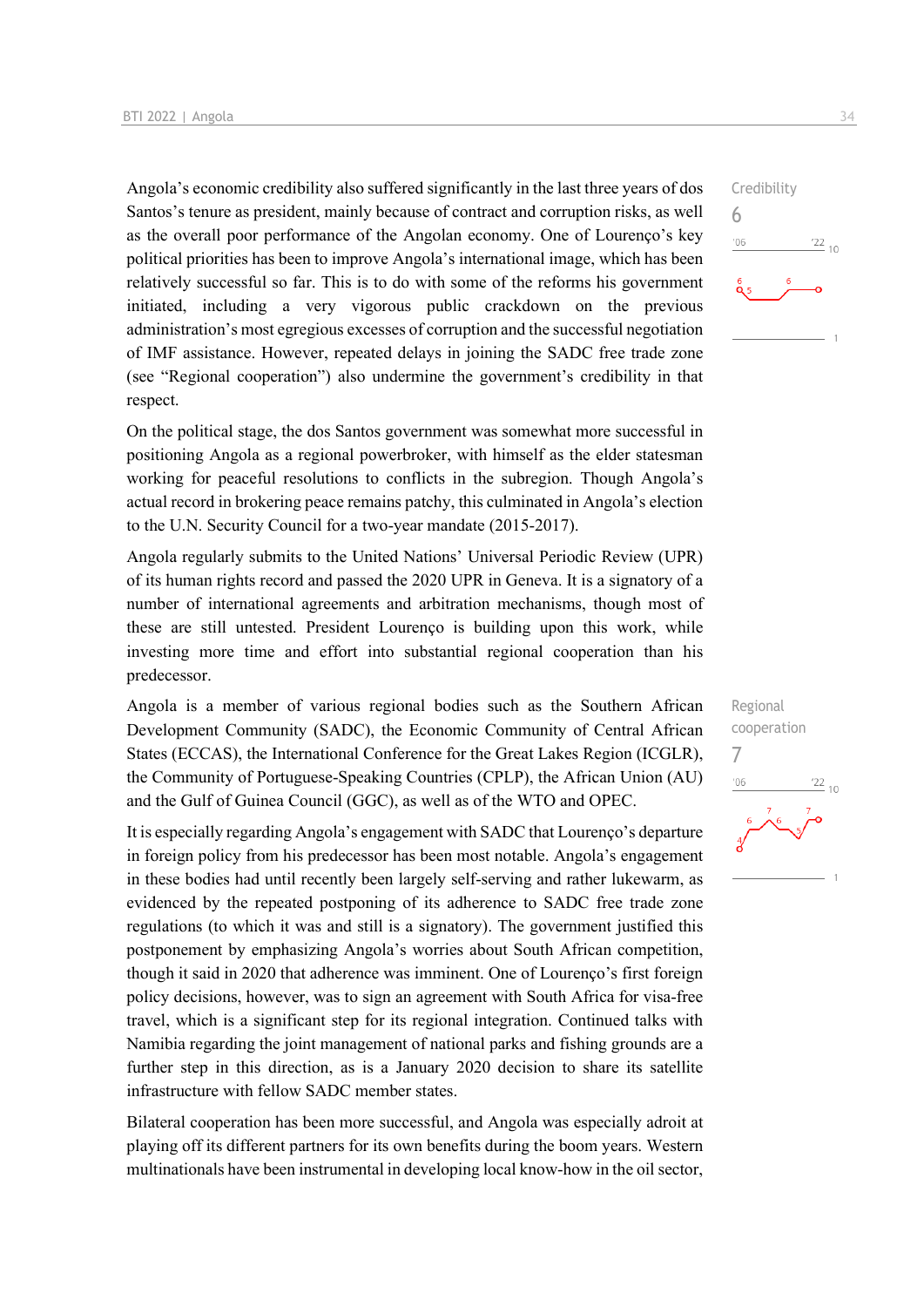with the governments of European countries and the United States largely subordinating their political priorities to these business interests. Several European countries and the United States have also given support to non-oil development projects (mainly agribusiness and agritech training facilities), but these still remain dwarfed by the focus on oil.

There was a well-established collaboration on security and intelligence matters with the Eastern Bloc during the Cold War, which has expanded in recent years to include Israel. More recently, Chinese oil-backed credits have been instrumental in making the postwar infrastructure boom happen, and under João Lourenço cooperation with South Africa has also intensified and improved. Cooperation with Cuba, Russia, Vietnam and Brazil in the sectors of education, health, security and defense, and infrastructure has been a success, though many of these programs have been halted following the oil price crash.